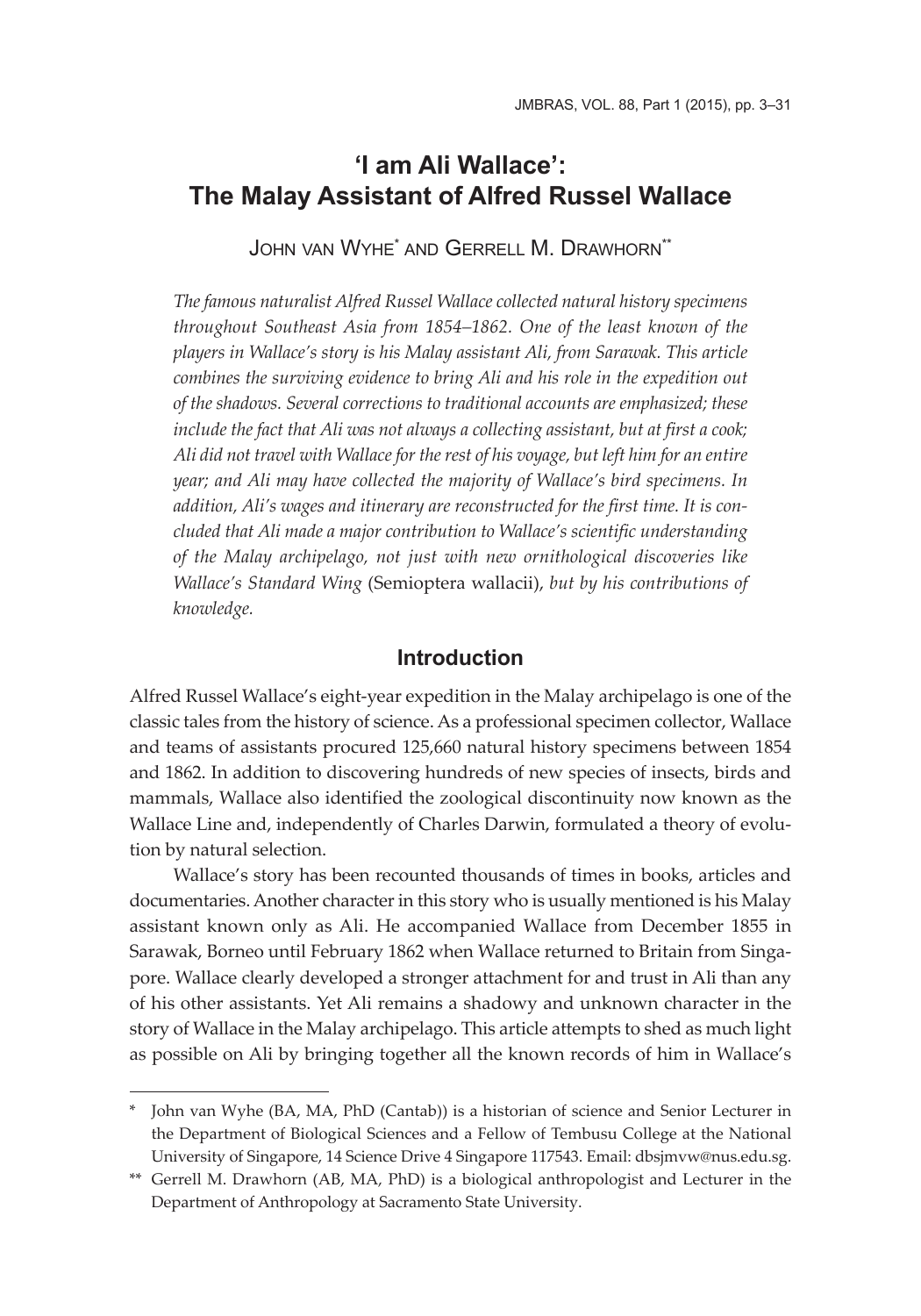publications, journals, notebooks and letters and other sources. By doing so, Wallace's own work is revealed in further detail.

Wallace left England for the Malay archipelago in March 1854, taking with him a teenage London lad as a collecting assistant, Charles Martin Allen  $(1839–92).<sup>1</sup>$  They arrived in Singapore on 18 April 1854. Allen assisted Wallace with collecting birds and insects in Singapore, Pulau Ubin and then at Malacca and Sarawak. As Wallace's letters make clear, he was exasperated with Allen's carelessness, untidiness and failure to improve.

### **Sarawak, Borneo**

In October 1854 Wallace and Allen sailed to the territory of Sarawak then ruled by the charismatic Englishman, Sir James Brooke, known as the White Rajah of Sarawak. Wallace and Allen collected in various parts of Sarawak before heading north to a mining works at Si Munjon in March 1855. It was here that Wallace encountered orangutans. Wallace and Allen returned by separate routes to Kuching, the capital of Sarawak, in early December 1855.

Shortly after Christmas 1855 Wallace first mentions Ali (although retrospectively): 'A few days afterwards I returned to the [Serambu] mountain with Charles and a Malay boy named Ali.'<sup>2</sup> Writing in his autobiography many years later, Wallace described Ali:

When I was at Sarawak in 1855 I engaged a Malay boy named Ali as a personal servant, and also to help me to learn the Malay language by the necessity of constant communication with him. He was attentive and clean, and could cook very well. He soon learnt to shoot birds, to skin them properly, and latterly even to put up the skins very neatly. Of course he was a good boatman, as are all Malays, and in all the difficulties or dangers of our journeys he was quite undisturbed and ready to do anything required of him. He accompanied me through all my travels, sometimes alone, but more frequently with several others, and was then very useful in teaching them their duties, as he soon became well acquainted with my wants and habits.3

As will be shown below, Ali did not actually accompany Wallace through all his travels. The term 'boy' does not necessarily refer to Ali's age; the term meant servant in the colonial east.4 Ali is very often referred to by modern commentators as if he was a collecting assistant from the start. However, as Wallace here states, and as the

<sup>1</sup> On Allen, see Rookmaaker and van Wyhe (2012).

<sup>2</sup> Wallace (1869: 1, 132).

<sup>3</sup> Wallace (1905: 1, 383).

<sup>4</sup> Thomson (1865: 32).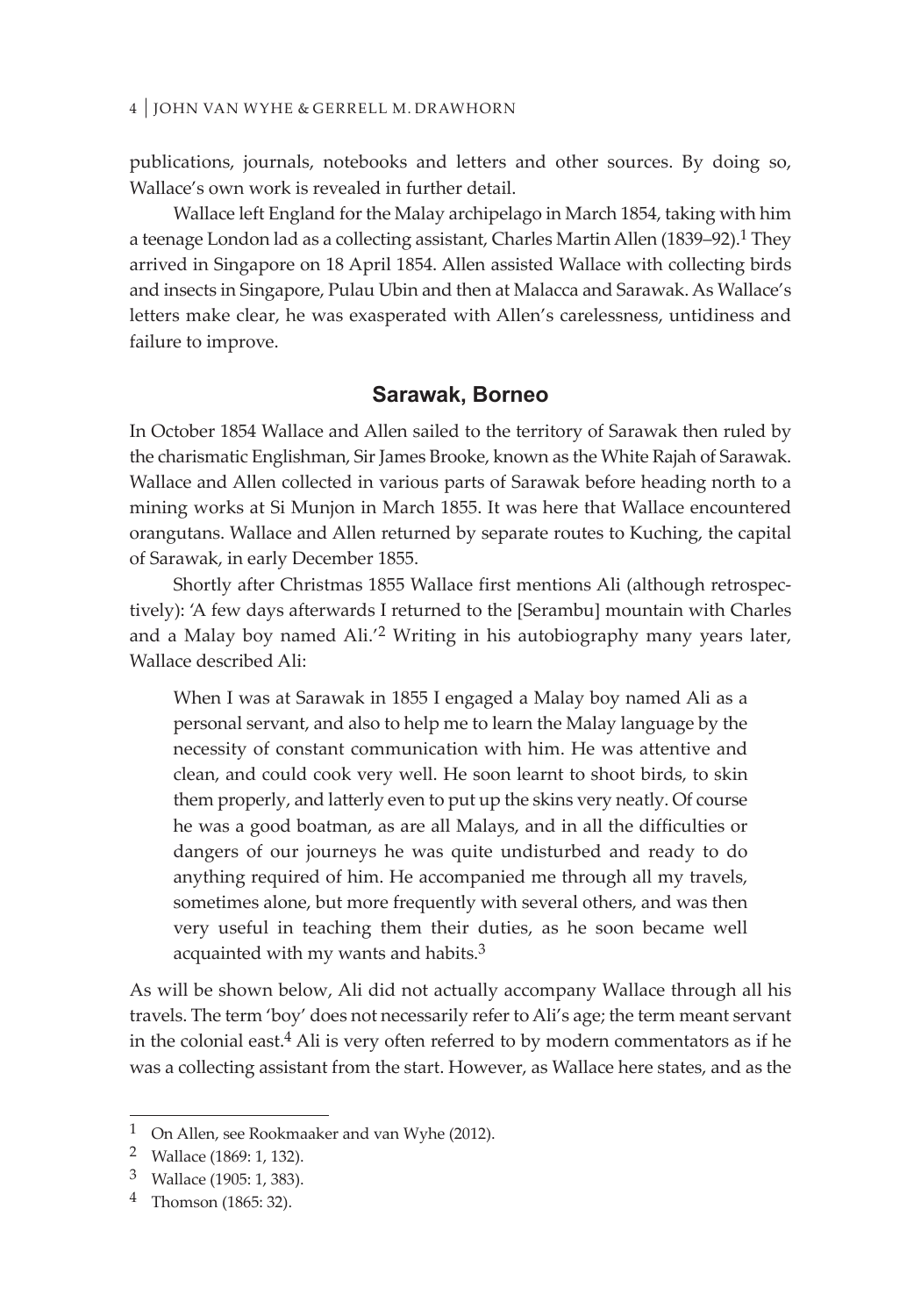contemporary evidence substantiates, Ali was at first a cook and servant, and only gradually became a collecting assistant. Eventually he would become Wallace's chief assistant or 'head man'.

The ethnography of Sarawak peoples is very complex.<sup>5</sup> It is not known exactly which group of people Ali came from. We cannot be sure that what Wallace meant by calling him 'Malay' would be exactly the same as current usage. It does mean that we can exclude peoples distinct enough for Wallace to have called by a different name, such as the indigenous Dayak. To be called 'Malay' by Wallace it is likely that Ali was from the groups of Muslims living in various small villages of houses on stilts along the Sarawak River (Fig.  $1$ ).<sup>6</sup> He may also have come from the village of Santubong where Wallace stayed in February 1855. Ali was perhaps about 15 years old, dark, short of stature with black hair and brown eyes. He would have grown up on and around boats. He would have spoken the local dialect of Malay and was probably unable to read or write.

A contemporary English resident described the dress of the Malays at Sarawak.

The clothes worn by the Malay men and women are very graceful, and suitable to the climate. The men use a handkerchief of some dark colour, edged with gold lace or fringe, twisted into a turban, round their heads — loose trousers, of striped cotton or silk, according to the wealth of the



**FIg. 1.** 'A village in Borneo' (Source: Kingston 1871: 550)

<sup>5</sup> King (1993).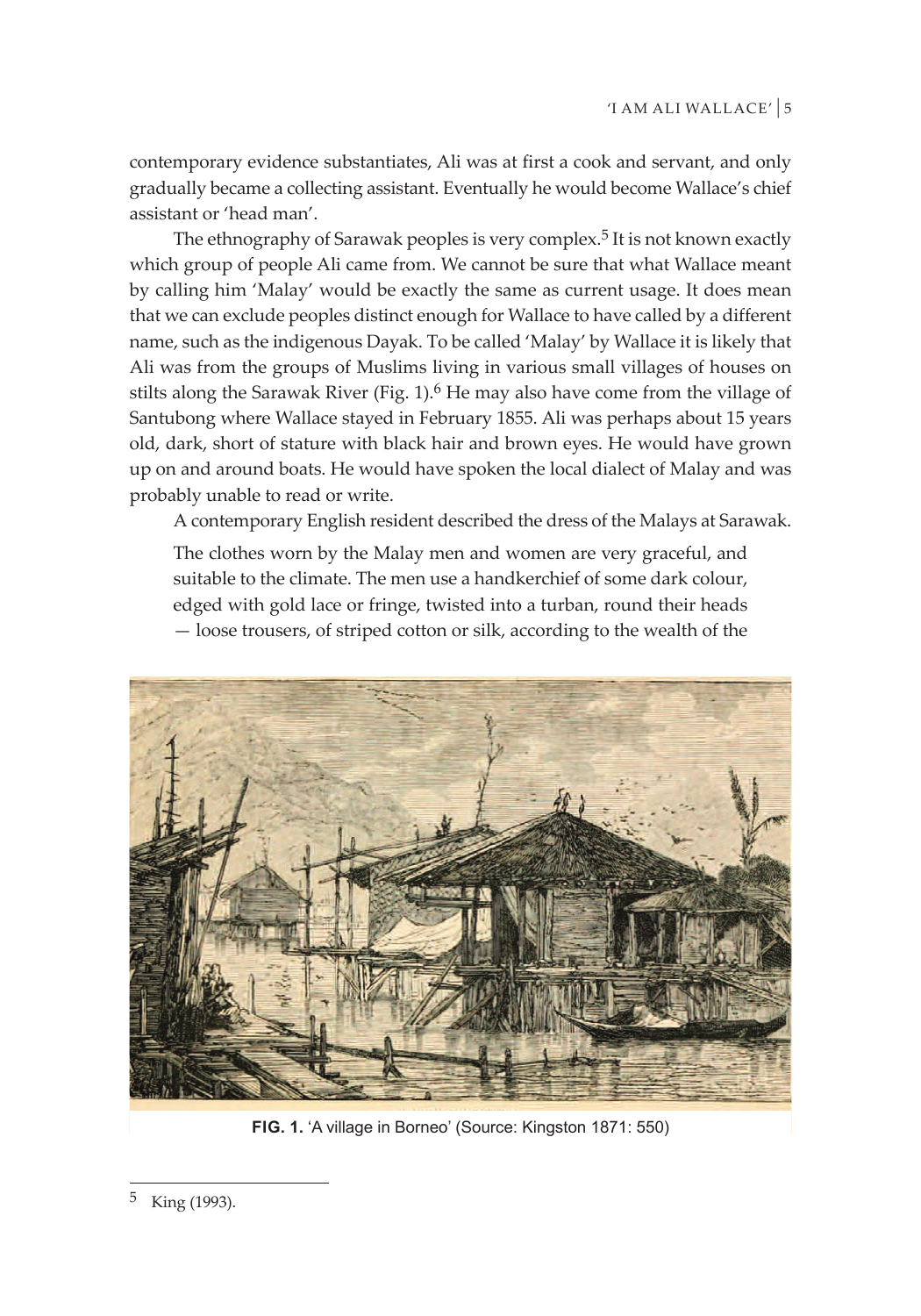wearer — a white calico or silk jacket — and a sarong or long scarf, sewn together at the ends, which the Malay women weave in pretty checks or tartans, gathered in graceful folds round the waist — and, sticking up from this last, is the cris, without which no Malay gentleman would consider himself dressed, though the poorer sort sometimes wear a parang or long knife, for cutting jungle, in its stead. They use neither shoes nor stockings.7

### **Singapore**

On 10 February 1856 Wallace departed forever from Sarawak. Charles Allen chose to stay behind and try to become a teacher at the Christian mission. Wallace wrote to his sister about the loss of Allen: 'I must now try and teach a China boy to collect and pin insects.'8 This underlines the fact that Ali was not doing such duties. Wallace took Ali with him to Singapore. We have no information about what Wallace and Ali might have discussed. Was Ali prepared to leave his homeland for several years or even forever? We don't know.

They arrived at Singapore on 17 February 1856 and stayed for 96 days. We have no record of what Ali thought of the bustling and exotic entrepôt of Singapore. It was far bigger and more complex than anything he had ever seen before. But as the lingua franca on the streets was Malay, he would have had little difficulty communicating. We know from a recollection by Wallace (mentioned below) that at some point during their stay Ali saw a live tiger. This was likely the tiger captured alive on Bukit Timah on 10 May and put on public display.<sup>9</sup> This and possibly other tiger sightings formed the basis of some tall tales Ali would later tell in the Moluccas.

### **Lombok**

Wallace's next voyage was from Singapore to the island of Lombok, stopping en route at Bali for two days. Wallace noted that he took with him 'my two servants, Ali, the Malay lad from Borneo, and Manuel [Fernandez], a Portuguese of Malacca accustomed to bird-skinning'.10 They arrived at Ampanam, a trading town on the west coast of Lombok, on 17 June 1856. Wallace was assisted by a resident English merchant named Joseph Carter. On 22 June Wallace noted in his *Journal* that together with Carter and 'Mr V. (the dutchman) & my men Manuel & Ali with other servants to the hills at the N. side of the bay for a picnic. Similar country, numerous rivers – Pretty place – A few birds  $\&$  insects – Home evening.<sup>'11</sup>

<sup>7</sup> McDougall (1854: 37–8).

<sup>8</sup> Wallace to F. Sims, 20 Feb. 1856, in van Wyhe and Rookmaaker (2013: 58).

<sup>9</sup> *Straits Times*, 13 May 1856, p. 5. See van Wyhe (2013: 142–4).

 $10$  Wallace (1869: 1, 242). A 'plant collector' named Emanuel Fernandez from Malacca was mentioned by the botanist William Griffith (1847: xxix–xxx).

<sup>11</sup> *Journal 1*, 7. Linnean Society of London MS178a.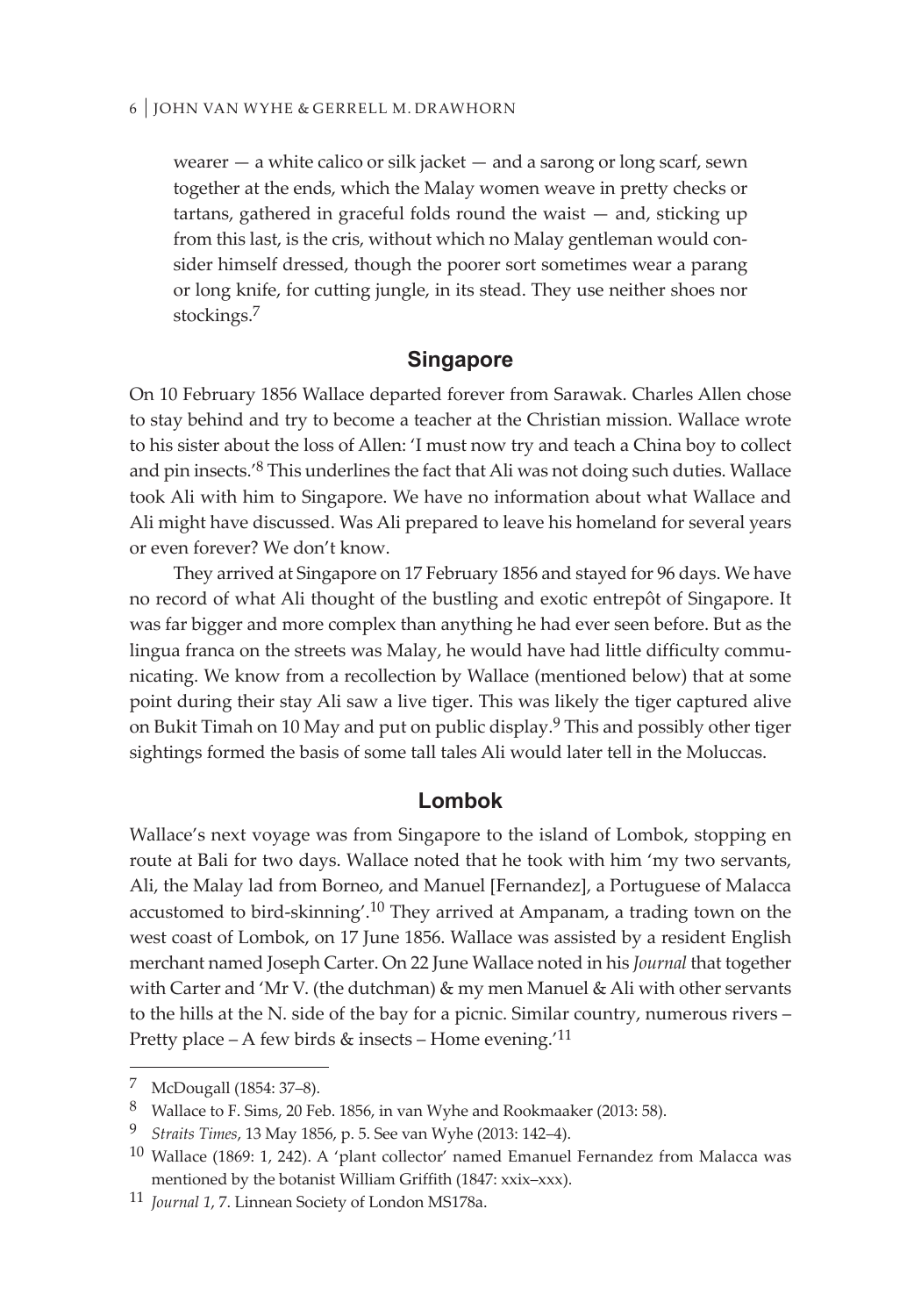Once the collecting operations got under way, Fernandez shot and skinned birds but, as far as Wallace recorded, the young Ali cooked, collected wood and fetched water. A few days later, Wallace went south to a sheltered harbour called Labuan Tring where he stayed in a house built on six-foot stilts owned by a Malay man named Inchi Daud from Amboyna. Wallace wrote later:

One evening I heard Manuel, Ali, and a Malay man whispering earnestly together outside the door, and could distinguish various allusions to 'krisses', throat-cutting, heads, &c. &c. At length Manuel came in, looking very solemn and frightened, and said to me in English, 'Sir—must take care;—no safe here;—want cut throat.<sup>'12</sup>

A rumour was abroad that the local Rajah had 'just sent down an order to the village that they were to get a certain number of heads for an offering in the temples to secure a good crop of paddy'. It should be noted that Fernandez, as Wallace takes care to indicate, spoke in English, perhaps because it was a language unintelligible to everyone else around. Because of the rumour, Fernandez wanted Wallace to accompany him out shooting birds and 'Ali was afraid to go and look for firewood without a companion, and would not even fetch water from the well a few yards behind the house unless armed with an enormous spear.<sup>'13</sup>

In August Wallace and his team together with another Westerner, named Clunies Ross, set off to visit the village of Coupang in the interior of the island. Ali and Fernandez followed later in the day on foot, guiding the packhorse with Wallace's supplies. When leaving the following day, Wallace wished to ask their host for 'a horse for Ali, who was lame'.14 When they departed, Wallace noted 'I gave Ali my horse & started on foot, but a little way on he mounted behind Mr Ross' groom & we got home very well though rather hot & tired.<sup>'15</sup>

Near the end of August Wallace wrote in his *Journal* that Fernandez had left his employ: 'I was now therefore again left alone to work at all the various branches of Natural History in which I feel interested.' Note that Wallace says he was thus alone in collecting and preparing. Yet it is at this point that we hear for the first time of Ali helping in the operations. 'However Ali has learnt to skin a little & I must make him work exclusively at it when I get to a productive ornithological region.<sup>'16</sup> Thus it seems that Ali first contributed to the specimen assembly line, if only tentatively, in Lombok.

<sup>12</sup> Wallace (1869: 1, 252). Almost identical to the original *Journal* passage.

<sup>13</sup> *Journal 1*, 13. Linnean Society of London MS178a. On Clunies Ross see van Wyhe (2013: 153).

<sup>14</sup> Wallace (1869: 1, 262).

<sup>15</sup> *Journal 1*, 24. Linnean Society of London MS178a.

 $16$  Ibid: 29.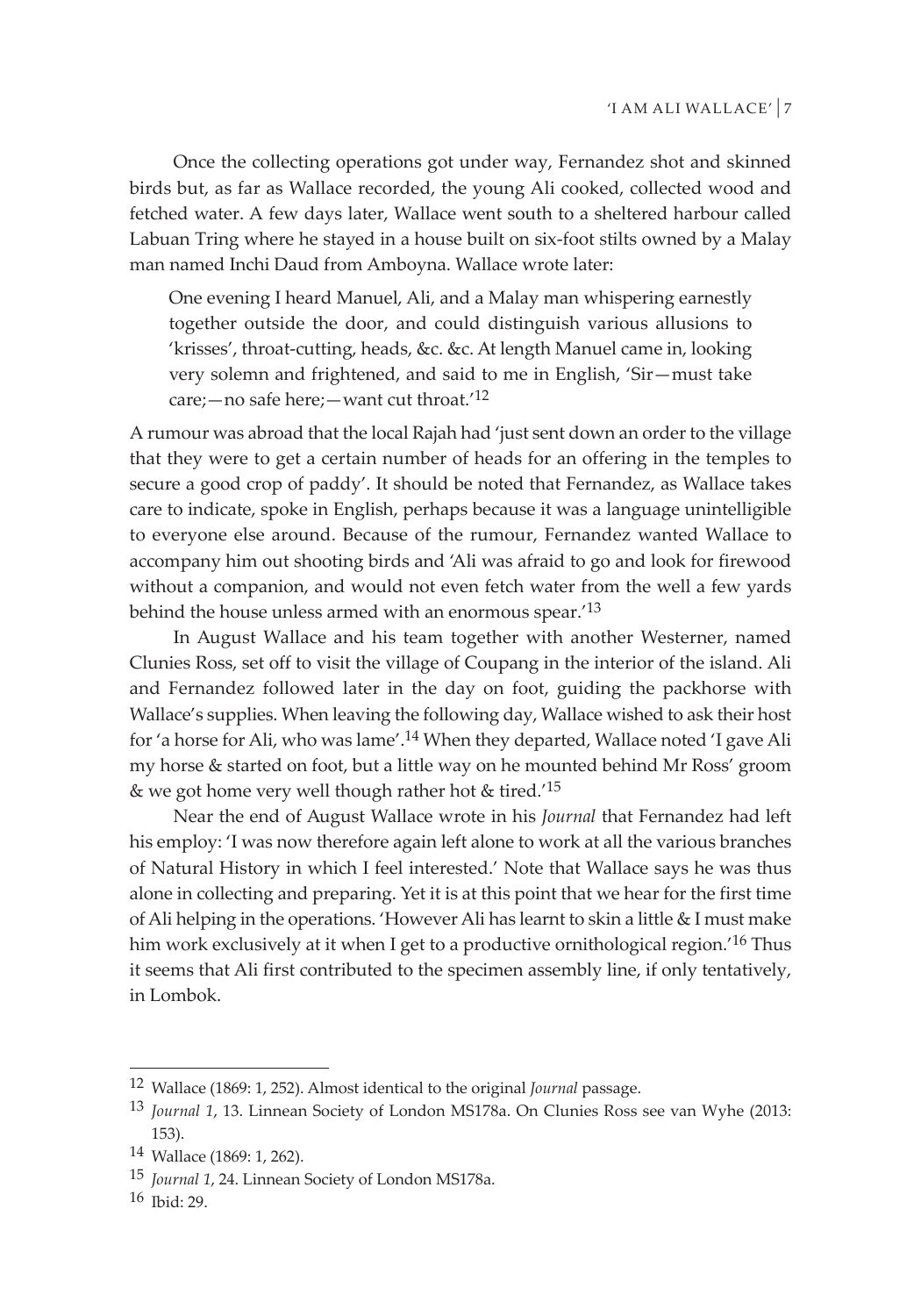### **Macassar, Celebes**

Wallace and Ali left Lombok on a trading schooner heading for the Dutch port of Macassar on Celebes. There were no hotels, so they stayed at the Societeit De Harmonie, a gentleman's club. Later they moved inland to a hut called Mamajam near the estate of a Dutch merchant friend named Willem Leendert Mesman. Wallace recorded in his *Journal*:

This is not a very healthy season to arrive in Macassar. My boy Ali had hardly been a day on shore before he was attacked by fever, which put me to more than usual inconvenience as at the house where I was staying nothing could be got from the servants but meals at certain hours. After having cured Ali & with much difficulty got another servant I was no sooner settled in my country house that he was attacked with the same disease, & having a wife in town left me. Hardly was he gone when I fell ill myself with strong intermittent fever every other day. In about a week I got over it by a liberal use of quinine, when scarcely was I on my legs that Ali again became worse than ever. His fever attacked him every day, but early in the morning he was pretty well and then managed to cook me enough for the day. However now after another week I have cured him.17

Ali was thus still a cook, at least partially. Wallace presumably treated him with quinine. Wallace hired two additional local servants, including one to shoot, but he noted: 'Ali had by this time become a pretty good bird-skinner, so that I was fairly supplied with servants.'<sup>18</sup>

So far there had been no mention of Ali shooting or collecting anything himself. Yet it was about this time that Ali seems to have taken to shooting. In the *Malay Archipelago* Wallace described setting out from Mamajam with 'Ali and Baderoon with a gun each, Baso carrying our provisions and my insect-box, while I took only my net and collecting-bottle and determined to devote myself wholly to the insects'.19 This became the usual practice for the rest of the voyage. Wallace normally left the shooting of birds to his assistants, whereas he concentrated on insects. It has sometimes been claimed that Ali collected or pinned insects.<sup>20</sup> This is entirely possible, but Wallace never mentioned Ali doing any collecting or preparing of insects.

Macassar was an unhealthy place for Ali. The fever struck him again. 'My Malay boy Ali was affected with the same illness, and as he was my chief birdskinner I got on but slowly with my collections.'21

<sup>17</sup> Ibid.: 34.

<sup>18</sup> Wallace (1869: 1, 337).

<sup>19</sup> Ibid.: 339. See van Wyhe (2015).

<sup>20</sup> Brackman (1980); Camerini (1996).

<sup>21</sup> Wallace (1869: 1, 348).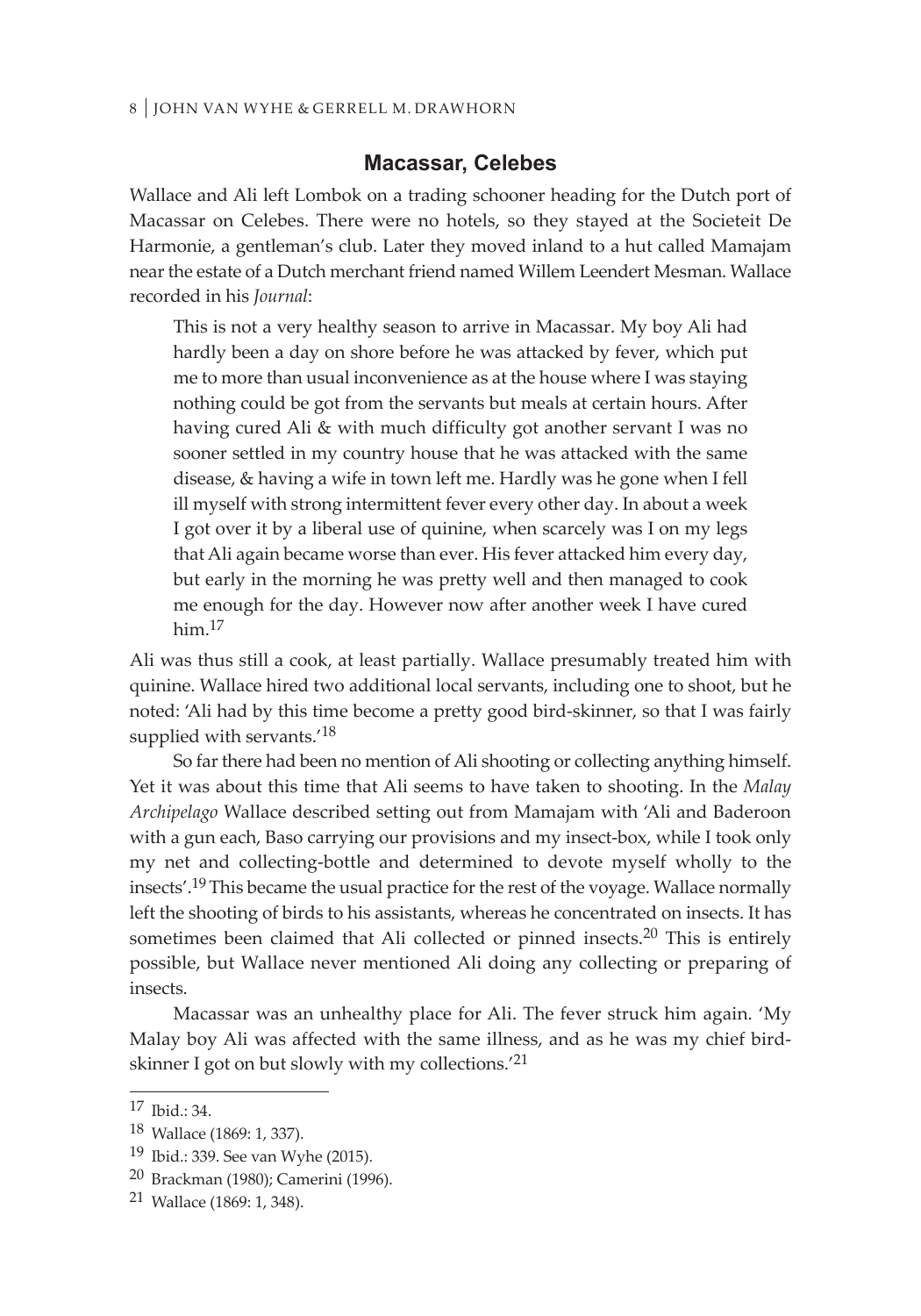# **Aru Islands**

Wallace's next expedition was to take a passage on a native prau which would sail 1,000 miles to the east to the remote Aru islands between New Guinea and Australia in search of Birds of Paradise. Wallace's team of assistants consisted of 'my three boys' whom he described in the *Malay Archipelago*:

My own servants were three in number. Ali, the Malay boy whom I had picked up in Borneo, was my head man. He had already been with me a year, could turn his hand to anything, and was quite attentive and trustworthy. He was a good shot, and fond of shooting, and I had taught him to skin birds very well. The second, named Baderoon, was a Macassar lad, also a pretty good boy, but a desperate gambler.<sup>22</sup>

Wallace mentions at this point that Ali and Baderoon 'were about sixteen, I should suppose'.<sup>23</sup> Baderoon gambled away his advance wages before they embarked so that: 'He had come on board with no clothes, no betel, or tobacco, or salt fish, all which necessary articles I was obliged to send Ali to buy for him.<sup>'24</sup> This pattern would be seen again and again. When things went wrong or when a trustworthy person was needed, Wallace relied on Ali.

En route to Aru they stopped at the Ke islands. Ali and Baderoon accompanied Wallace into the interior and shot birds for him. However, in some places the jagged rocks were extremely sharp so that 'my boys, who had gone barefooted all their lives, could not stand it. Their feet began to bleed, and I saw that if I did not want them completely lamed it would be wise to turn back.'25

On reaching the Aru islands on 8 January 1857 the collecting continued. At one locale Wallace rented accommodation in 'a house or rather small shed' and 'My boys had fixed a cookery place under a tree close by, & the boat served for all our stores  $\&$  for them to sleep in.<sup>'26</sup> At another locale Wallace and his team stayed with some natives in the interior. Wallace rented accommodation in a large house. The landlords and their friends and relatives crowded the house to see the strangers, making an incessant din. Ali remarked on this to Wallace, who wrote it in his *Journal*. It is the only preserved quotation of Ali's words in Malay: 'My boy Ali says "Banyak quot bitchara orang Arru" (the Arru people are very strong talkers) never having been accustomed to such eloquence either in his own or any other Malay country we have visited.'27

<sup>22</sup> Ibid.: 2, 164.

 $23$  Ibid.

 $24$  Ibid.

<sup>25</sup> Ibid.: 182.

<sup>26</sup> *Journal 2*, 69. Linnean Society of London MS178b.

 $27$  Ibid.: 77.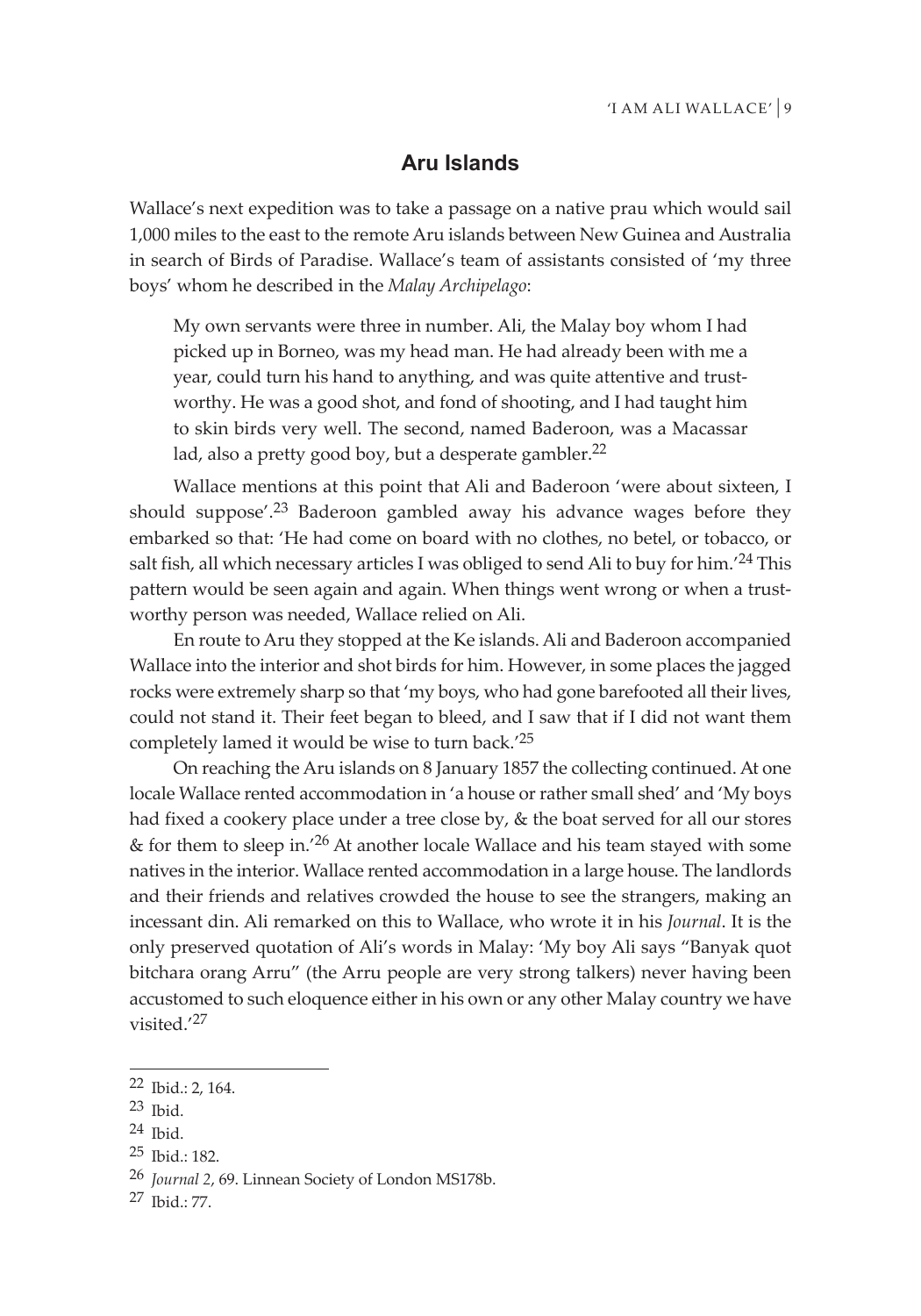They settled into the familiar collecting routine. In the early morning 'Ali and Baderoon are up and getting ready their guns and ammunition, and little Baso has his fire lighted and is boiling my coffee'.<sup>28</sup> It was Baderoon who shot their first prize, a King Bird of Paradise, to Wallace's great joy (Fig. 2). Not to be outdone, 'Ali arrived triumphant one afternoon with a fine specimen of the Great Bird of Paradise' (Fig. 3).<sup>29</sup> From this remark it is clear that Ali took some pride in his work, or perhaps felt a competitive spirit with Baderoon. At one point Wallace recorded in his *Journal* that: 'The next day my boys being both ill, one with fever & the other with a wounded foot, I took the gun myself.'30

At one profitable locale, Wallace wished to stay longer. He sent the trusted Ali back to the trading settlement of Dobo for provisions. Their living conditions were not ideal as the local dogs were voracious scavengers who would steal anything edible if unattended. 'Ali had just finished skinning a fine King Bird of Paradise one day, when he dropped the skin. Before he could stoop to pick it up, one of this famished race had seized upon it, and he only succeeded in rescuing it from its fangs after it was torn to tatters.'31

Some time later Wallace scolded Baderoon for laziness. The young man took his wages and left Wallace's employ. Baderoon took to gambling again. Wallace recorded:

At first he had some luck & Ali told me he had got plenty of money & had been buying ornaments but he afterwards lost everything ran into debt, & has now become the temporary slave of the woman who has paid the amount for him ... he will now most likely stay here, the year round & if as very probable he gets deeper into debt may remain a slave for life. He was a quick & active lad when he pleased but his idleness & incorrigible propensity to gambling made me not very sorry to part with him.<sup>32</sup>

This was the last we hear of Baderoon who, as Wallace recalled in 1867, 'remained behind a slave for a gambling debt'.<sup>33</sup>

Wallace trusted Ali to make his own expedition into the interior which was partially successful.

My boy Ali returned from Wanumbai, where I had sent him alone for a fortnight to buy Paradise birds and prepare the skins; he brought me sixteen glorious specimens, and had he not been very ill with fever and

<sup>28</sup> Wallace (1869: 2, 226).

<sup>29</sup> Ibid.: 244.

<sup>30</sup> *Journal 2*, 70. Linnean Society of London MS178b.

<sup>31</sup> Wallace (1869: 2, 259).

<sup>32</sup> *Journal 2*, 99. Linnean Society of London MS178b.

<sup>33</sup> NHM WP9/2/3 Lecture 3. On the Races of Man in the Malay Archipelago (1867), transcribed by C. H. Smith http://people.wku.edu/charles.smith/wallace/ Races\_of\_Man.htm.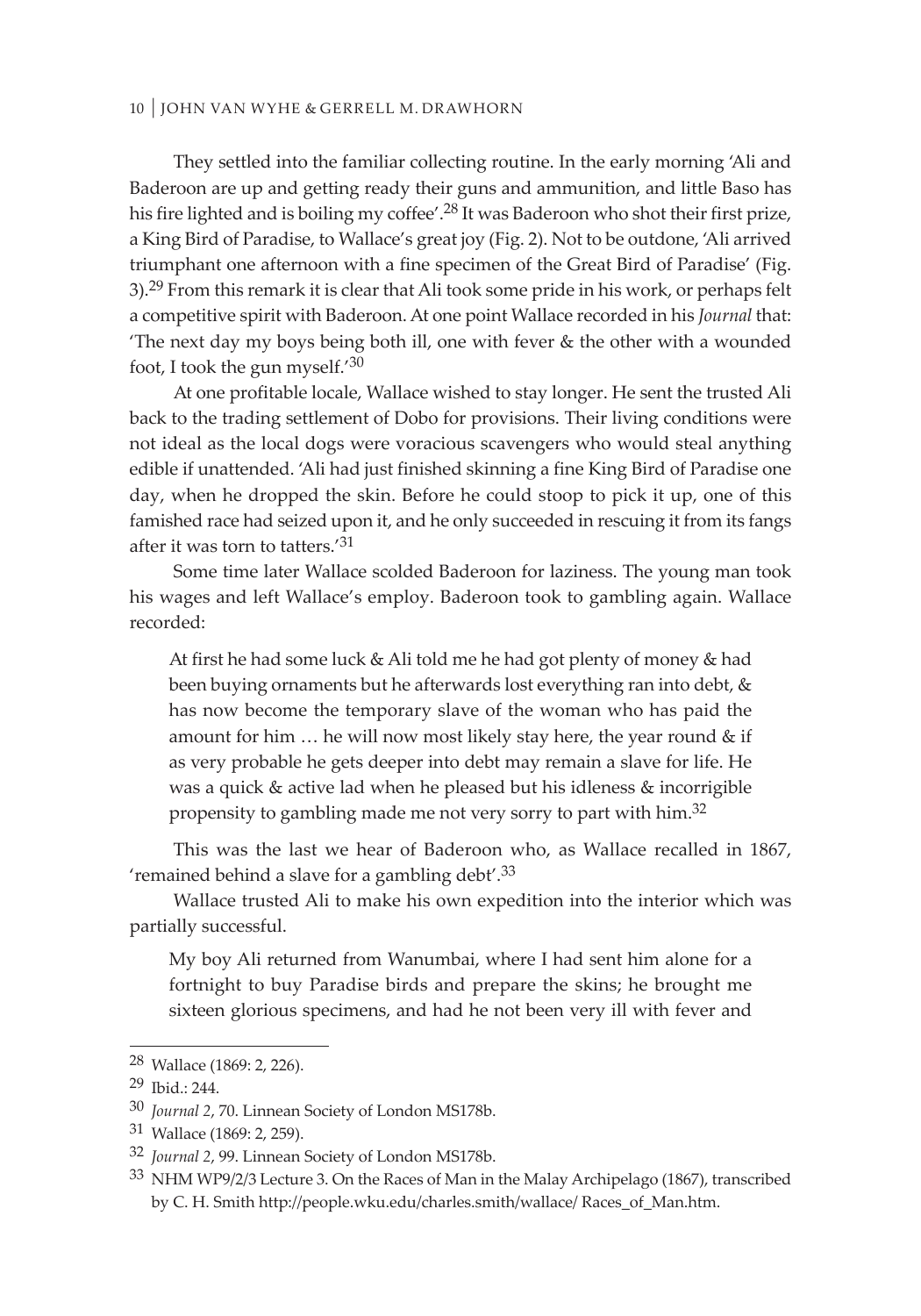### 'I AM ALI WALLACE' | <sup>11</sup>





**FIg. 2.** Ali would have shot specimens of the King Bird of Paradise (*Cicinnurus regius*) on Aru. This bird inspired one of the most moving passages in Wallace's *Malay Archipelago*. (*Source*: Sharpe, 1891–8).

**FIg. 3.** Male Great Bird of Paradise (*Paradisaea apoda*). Ali collected Wallace's first specimens on Aru in 1857. (*Source*: d'Orbigny 1849)

ague might have obtained twice the number. He had lived with the people whose house I had occupied, and it is a proof of their goodness, if fairly treated, that although he took with him a quantity of silver dollars to pay for the birds they caught, no attempt was made to rob him, which might have been done with the most perfect impunity. He was kindly treated when ill, and was brought back to me with the balance of the dollars he had not spent.<sup>34</sup>

At the beginning of July 1857 Wallace and Ali departed from Aru on the same prau as before and returned to Macassar. From *c*.11 September–8 November 1857 Wallace visited Maros to the north of Macassar. However, 'My boy Ali was so ill with fever that I was obliged to leave him in the hospital, under the care of my friend the German doctor, and I had to make shift with two new servants utterly ignorant of everything.'35 There is no indication that Ali joined Wallace at Maros.

### **The Moluccas**

On 19 November 1857 Wallace and Ali departed Macassar on the Dutch mail steamer on her monthly circuit of the Moluccas. Eventually they found themselves collecting

<sup>34</sup> Wallace (1869: 2, 280).

<sup>35</sup> *Journal 2*, 107. Linnean Society of London MS178b. The German doctor was J.R. Bauer.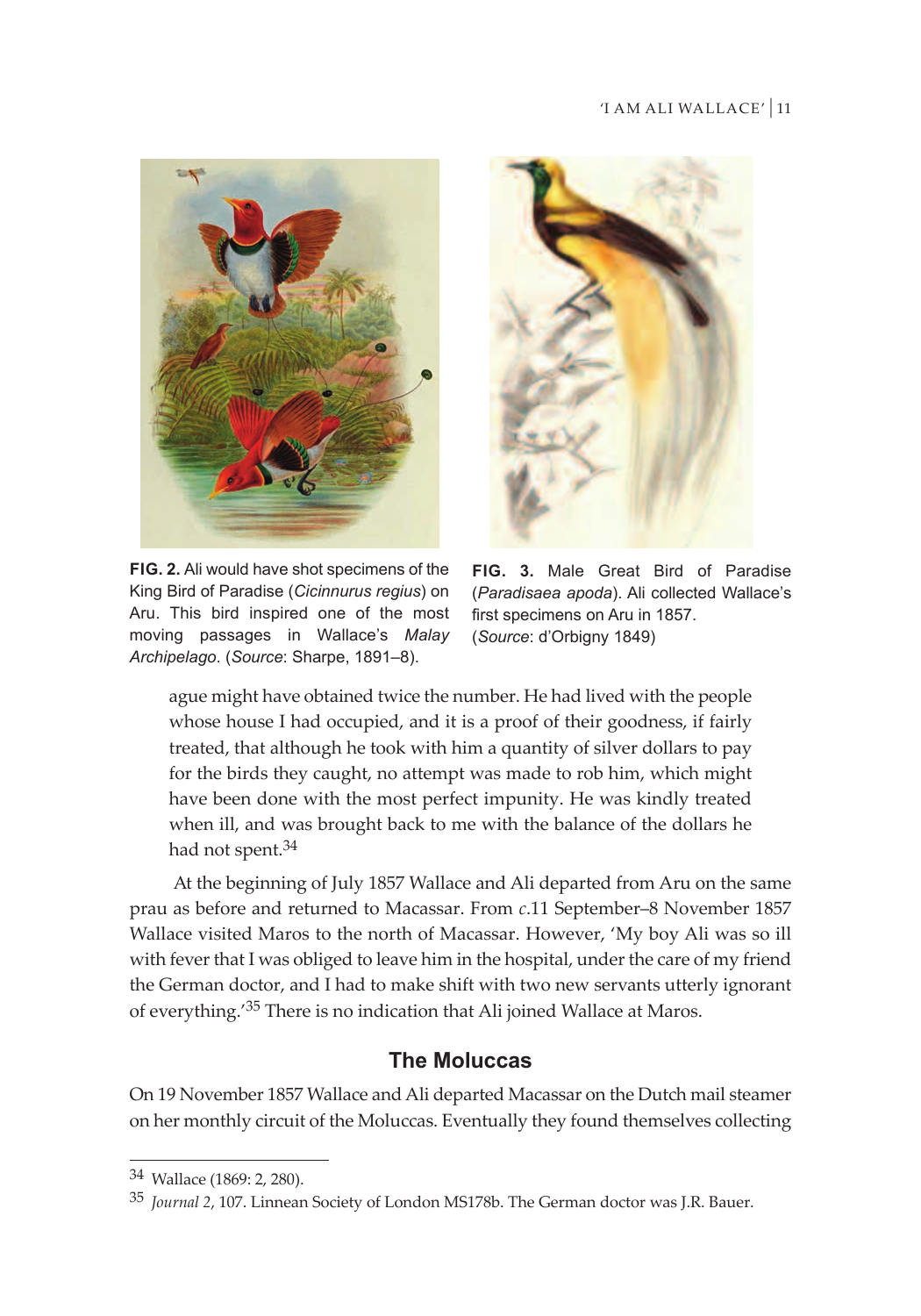in the middle of the island of Amboyna. It was here that Wallace noticed a giant python in the rafters of his hut. He called out to his two boys who were skinning birds outside. '"Here's a big snake in the roof" but as soon as I had shown it to them they rushed out of the house and begged me to come out directly.'<sup>36</sup> Wallace found a local man to despatch the snake. This episode is depicted in the dramatic illustration 'Ejecting an intruder' in the *Malay Archipelago* (Fig. 4).



FIG. 4. 'Ejecting an intruder', a woodcut from the *Malay Archipelago*. Ali is presumably one of the figures standing nearby although this was drawn by an artist in Britain after the voyage. (*Source*: Wallace 1869)

### **Ternate**

Their next base was the picturesque volcanic island of Ternate where they landed on 8 January 1858. Here Wallace rented a spacious house above the small Dutch town. Their stay here would have as profound an effect on Ali's life as it so famously would for Wallace's. It was here in February 1858, whilst Wallace was again suffering from a bout of fever, that he conceived of his version of evolution by natural selection and wrote up an essay on the topic which he later sent to Charles Darwin.<sup>37</sup> It remains one of the most famous episodes in the history of science. Presumably Ali tended Wallace during this famous fever, as imaginatively depicted in the 1983 BBC television film 'The Forgotten voyage'.

In a lecture Wallace delivered a decade later he recalled that Ali told tall tales to the natives of Ternate or elsewhere in the Moluccas.

One of my servants, a native of Borneo, who had been with me in Singapore and had there seen a live tiger and heard a good deal about those animals, made much of his knowledge when we reached the Moluccas, where such animals are totally unknown. I used to overhear him of an evening, recounting strange adventures with tigers, which he said had happened to himself. He declared that these tigers were men who had been great magicians and who changed themselves into tigers to eat their enemies,—that they often first appeared by the side of a benighted traveller as a small cat or dog, and gradually grew bigger and bigger,  $-$  or they appeared first as a man and talked with the traveller, till they came

<sup>36</sup> Wallace (1869: 2, 466).

 $37$  van Wyhe (2013: 225–6); van Wyhe and Rookmaaker (2012).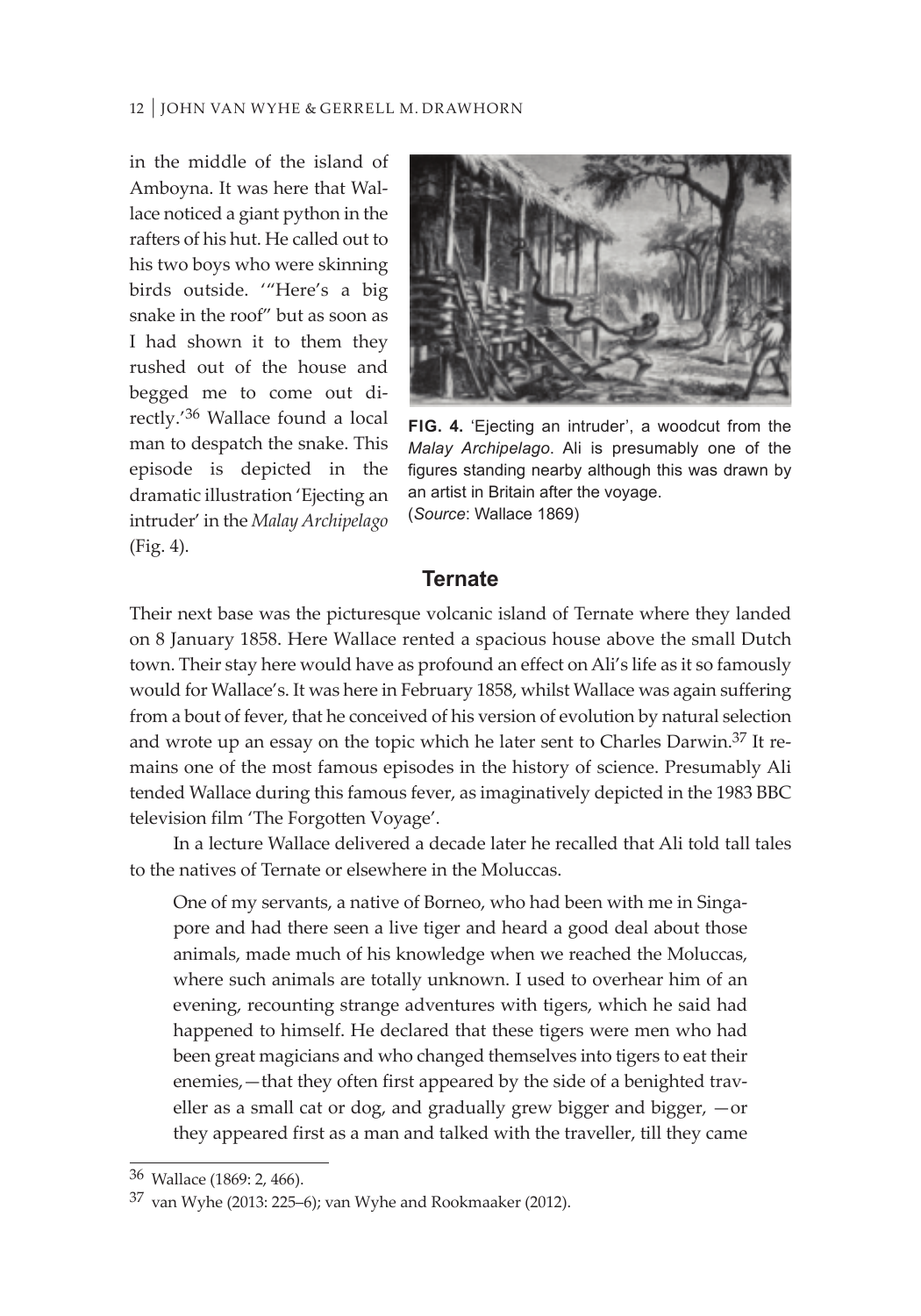to some lonely place, when they dropped down on all fours, changed into a huge tiger and devoured him. These tales were accepted as literal facts by his hearers, and listened to with breathless attention and awe.<sup>38</sup>

This was probably based on the tiger in Singapore mentioned above and perhaps other encounters. Maybe Ali managed to impress the lady who would become his wife with these tales.

Wallace and Ali then visited the neighbouring island of Gilolo (Halmahera) for a short collecting trip of about two weeks. Wallace later recalled in the *Malay Archipelago*:

my boy Ali shot me a pair of one of the most beautiful birds of the East, *Pitta gigas*, a large ground-thrush, whose plumage of velvety black above is relieved by a breast of pure white, shoulders of azure blue, and belly of vivid crimson (Fig. 5). It has very long and strong legs, and hops about with such activity in the dense tangled forest, bristling with rocks, as to make it very difficult to shoot.39

When they returned it was time to prepare for another major expedition—and the reason that they had come to Ternate. They were to take a passage on a trading schooner that would sail to the almost inaccessible island of New Guinea, the main home of the Birds of Paradise.



**FIg. 5.** The Ivory-breasted Pitta (*Pitta maxima maxima*) which Wallace called 'one of the most beautiful birds of the East', shot by Ali on Gilolo. (*Source*: Westerman 1850).



**FIg. 6.** A White-bellied Cuckooshrike (*Coracina papuensis melanolora*). A bird skin probably prepared by Ali on Ternate in 1858. Now in the Netherlands Centre for Biodiversity Naturalis, Leiden.

# **New guinea**

Wallace took four servants with him: 'my head man Ali, and a Ternate lad named Jumaat (Friday), to shoot; Lahagi, a steady middle-aged man, to cut timber and assist me in insect-collecting; and Loisa, a Javanese cook'.40 They sailed on 25 March 1858.

<sup>38</sup> NHM WP9/2/3 Lecture 3. On the Races of Man in the Malay Archipelago (1867), transcribed by C. H. Smith http://people.wku.edu/charles.smith/wallace/ Races\_of\_Man.htm.

<sup>39</sup> Wallace (1869: 2, 16). *Pitta gigas* should be *Pitta maxima*, the Ivory-breasted Pitta.

<sup>40</sup> Ibid.: 299.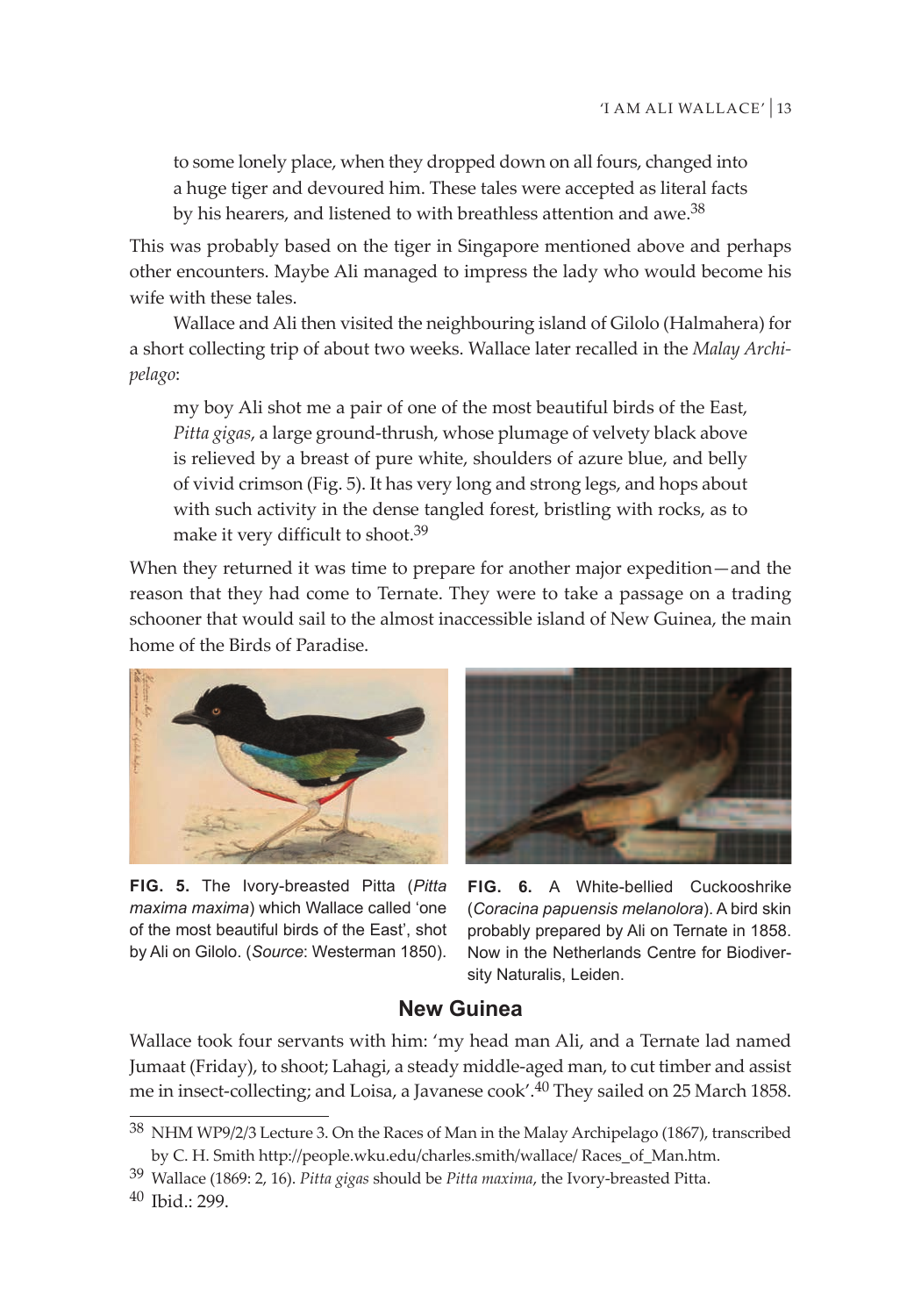When they reached the remote harbour of Dorey (Manokwari, Irian Jaya), Wallace and his team erected a house and began collecting. Wallace was to regret his stay here as he and his team spent much of it ill and the collecting never approached his expectations. The Birds of Paradise he assumed could be found at Dorey were nowhere to be seen.

He again sent Ali on an expedition.

I succeeded in getting a boat and six natives to take Ali and Lahagi to Amberbaki, and to bring them back at the end of a month. Ali was charged to buy all the Birds of Paradise he could get, and to shoot and skin all other rare or new birds; and Lahagi was to collect insects, which I hoped might be more abundant than at Dorey.41

In his *Journal*, Wallace recorded:

My boys returned from Amberbaki a few days before the steamer left but alas! brought almost nothing. They visited several villages & even went two days journey into the interior, but could find not a single Paradise bird to purchase except the common kind & very few of that. The birds generally were the same as at Dorey but more scarce. None of the natives any where near the coast shoot or prepare birds. They come from far in the interior over two or three ranges of mountains, passing by barter from village to village till they reach the coast.<sup>42</sup>

So, as it is all too easy to overlook, Ali brought not only specimens, but intelligence.

On 26 June Jumaat died of dysentery. Wallace later recalled: 'As my men were all Mahometans, I let them bury him in their own fashion, giving them some new cotton cloth for a shroud.'<sup>43</sup> This is described in the *Malay Archipelago*, but not in Wallace's original *Journal*. Wallace would later remark that respecting Malay servants and their beliefs was important. 'Malays make admirable servants if due regard be paid to their feelings and prejudices; they readily become attached.'<sup>44</sup> Up to this point Wallace had never explicitly referred to Ali as a Muslim. Perhaps he thought it too obvious to mention. He had already noted that Malays were Muslims.

### **Ali's Standard Wing**

After returning to Ternate in mid-August 1858 Wallace and Ali, sometimes accompanied by Lahagi or other servants, collected on the nearby islands of Gilolo, Tidore, Kaióa and Batchian. It was on Batchian that Ali made his greatest discovery. They arrived by boat on the evening of 21 October 1858 and set up house near the edge of the village where there was a Dutch administration and mine works. Once the house

<sup>41</sup> Ibid.: 317.

<sup>42</sup> *Journal 3*, 142. Linnean Society of London MS178c.

<sup>43</sup> Wallace (1869: 2, 322).

<sup>44</sup> Bunbury (1906: 237–8).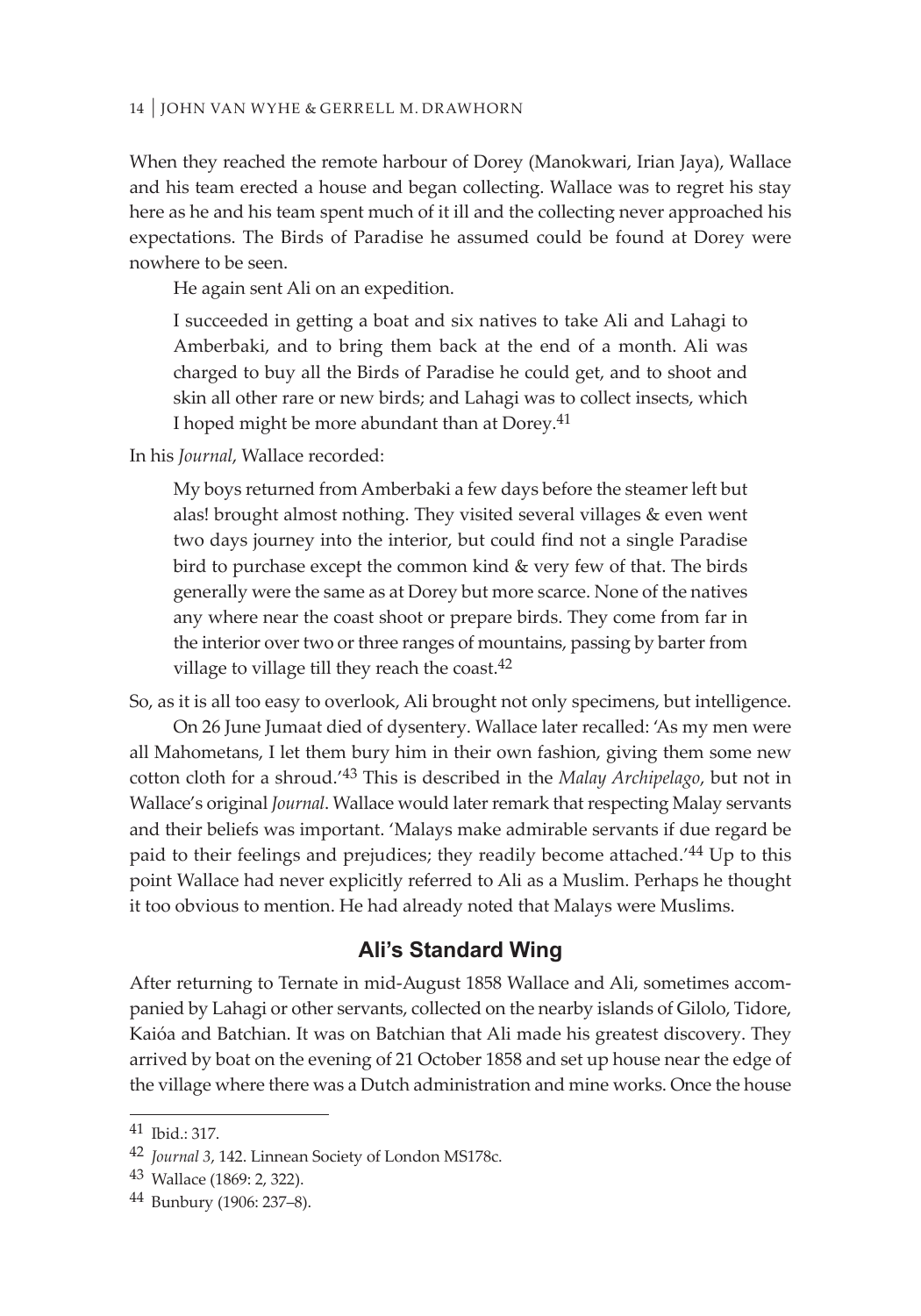was in order they began collecting on the 24th. As usual, Ali took a gun to shoot birds and Wallace collected insects. Wallace recalled the end of the day in the *Malay Archipelago*:

> Just as I got home I overtook Ali returning from shooting with some birds hanging from his belt. He seemed much pleased, and said, 'Look here, sir, what a curious bird,' holding out what at first completely puzzled me. I saw a bird with a mass of splendid green feathers on its breast, elongated into two glittering tufts; but, what I could not understand was a pair of long white feathers, which stuck straight out from each shoulder. Ali assured me that the bird stuck them out this way itself, when fluttering its wings, and that they had



**FIg. 7.** Wallace's Standard Wing (*Semioptera wallacii*), discovered by Ali. (*Source*: Gould 1869)

remained so without his touching them. I now saw that I had got a great prize, no less than a completely new form of the Bird of Paradise, differing most remarkably from every other known bird.45

The bird would later be named by George Gray at the British Museum *Semioptera wallacii* or Wallace's Standard Wing because of its outstretched white feathers like flags or standards (Fig. 7). It was standard practice to consider the captures of assistants as the discoveries of their employers.<sup>46</sup> This was also done with the discoveries of Charles Allen.

Five days later Wallace wrote a letter to his London agent Samuel Stevens:

I have already the finest & most wonderful bird in the island. I had a good mind to keep it secret but I cannot resist telling you. I have got here a new Bird of Paradise!! of a new genus!!! quite unlike any thing yet known, very curious & very handsome!!! When I can get a couple of pairs I will send them overland to see what a new Bird of Paradise will really fetch. I expect  $£25$  each! $47$ 

In fact Wallace sent Ali back to Ternate, and presumably also the letter to Stevens, the very next day. The new birds were a major discovery and no doubt would bring a great price. If Ali made it in time, the box of birds could make the

<sup>45</sup> Wallace (1869: 2, 40–1). The date 24 Oct. is recorded in *Notebook 5*, p. 1. Natural History Museum (London) Z MSS 89 O WAL.

<sup>46</sup> This and other aspects of the relationship between Wallace and Ali are discussed in Camerini (1996).

<sup>47</sup> Wallace to Stevens 29 Oct. 1858, in van Wyhe & Rookmaaker (2013: 186).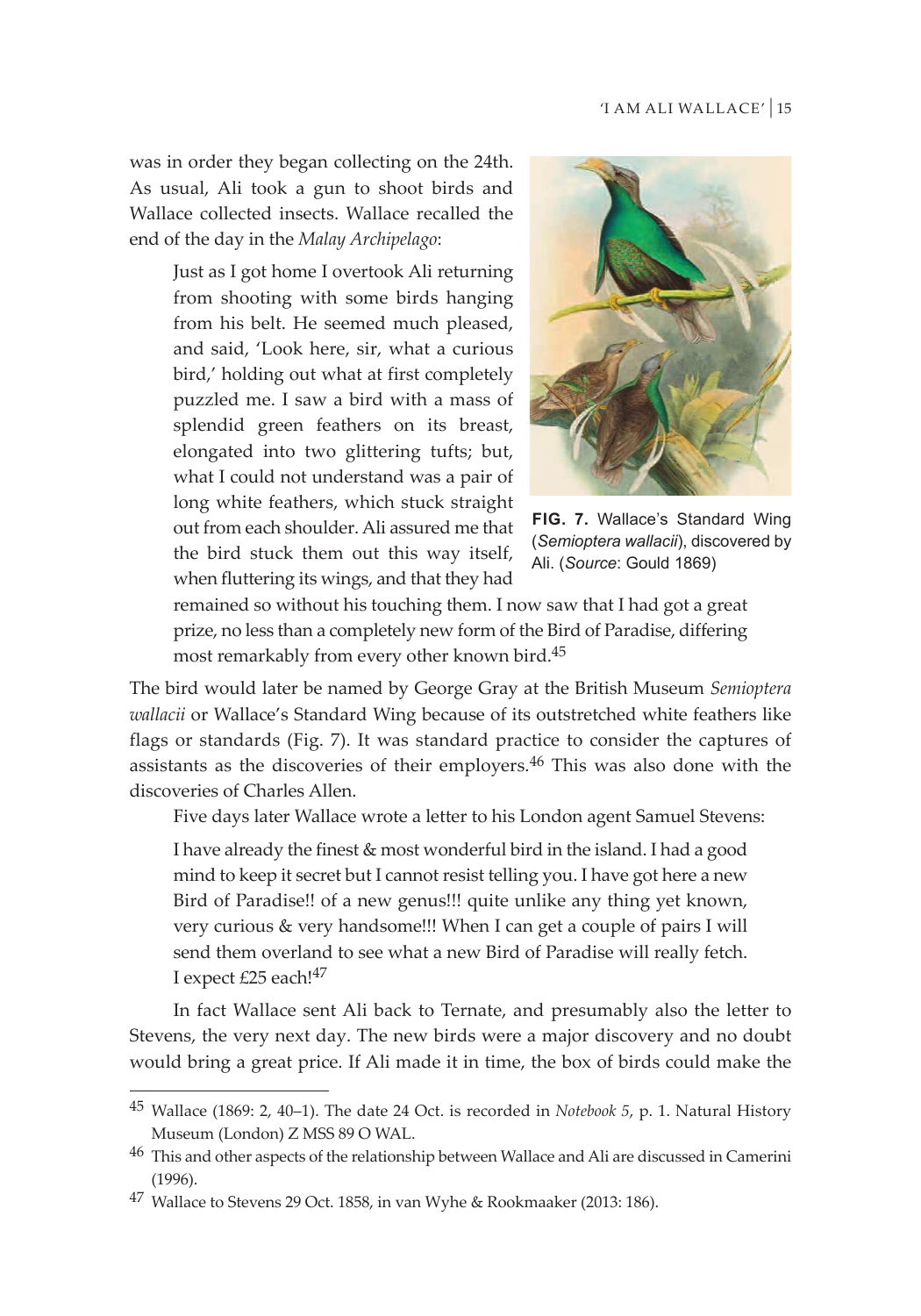Ternate monthly mail steamer due the second week of each month. Sending the birds 'overland' meant that they would travel along the P&O company mail steamer route that used an overland connection between Suez and Alexandria. It was the fastest, but also the most expensive, route to Britain. It could have made it back to Britain in 77 days. The normal practice of sending specimens back via sailing ship involved rounding the Cape of Good Hope and would take about 4 months.

Around the same time the Dutch Government had introduced a new copper coinage. Wallace sent his old coins to Ternate and the new decimal ones were sent back to Batchian. As one would expect, Wallace sent Ali to collect the money when the boat arrived. 'When Ali went to bring it, however, the captain required a written order.'<sup>48</sup> So apparently Wallace trusted Ali more than the Dutch captain was prepared to assume, or perhaps he was simply not authorized to hand over the money to anyone other than the owner.

### **Ali's gap Year**

On 20 April 1859 Wallace and Ali were back at the house on Ternate. And already on 1 May Wallace departed on a steamer heading south to Timor. No assistants, including Ali, were ever mentioned during Wallace's journey and stay. At the end of May Wallace headed back north on another steamer. He stopped briefly at Ternate and presumably saw Ali there, before the steamer continued on to take Wallace to Menado at the north end of Celebes. Again there is no mention of Ali or any servants going with Wallace. He collected there, sometimes with locally hired assistants, until 23 September when he took another steamer back to Ternate for two days (25–27 September) where he packed up all the collections that remained in his house there as well as 'a nice collection of birds brought by my two boys from E. Gilolo'.49 One of these boys was Ali, who may have collected at a place called Maba on the east coast which is listed in Wallace's *Notebook 2–3*. 50

Writing much later in the *Malay Archipelago*, Wallace noted that: 'I made but few and comparatively short visits to this large and little known island, but obtained a considerable knowledge of its natural history by sending first my boy Ali, and then my assistant, Charles Allen, who stayed two or three months each in the northern peninsula, and brought me back large collections of birds and insects.'51

In other words, Wallace acquired more than just specimens, but also considerable information about the habits and so forth of the animals from Ali as well as Allen. Wallace continued with the steamer south to Amboyna where he alighted to explore the nearby island of Ceram.

<sup>48</sup> Wallace (1869: 2, 45).

<sup>49</sup> *Journal 3*, 193. Linnean Society of London MS178c.

<sup>50</sup> 'Maba, N.E. Gilolo', *Notebook 2–3*, p. 73, Natural History Museum (London) Z MSS 89 O WAL. Maba is due east of Ternate, not northeast Gilolo.

<sup>51</sup> Wallace (1869: 2, 14).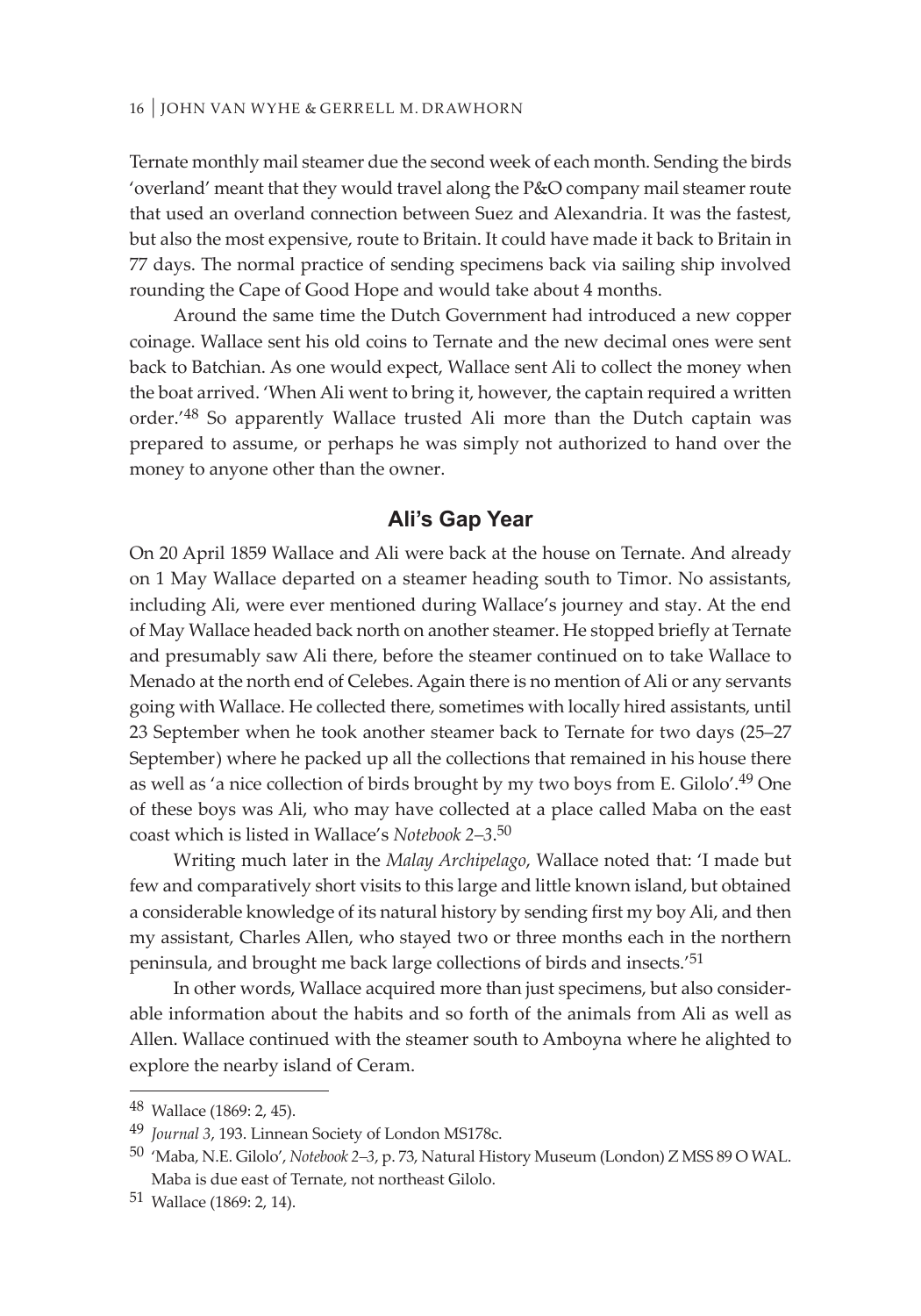Writing to his agent Samuel Stevens from Ceram on 26 November 1859, Wallace remarked rather mournfully:

My three best men have all left me  $-$  one sick, another gone home to his sick mother, and the third and best is married in Ternate, and his wife would not let him go: he, however, remains working for me, and is going again to the eastern part of Gilolo.<sup>52</sup>

The 'best' man was Ali. This seems to indicate that Ali married sometime in early 1859. Wallace never provided any information about Ali's wife or her family. One might presume that she was a Ternate-born Malay. In his autobiography, Wallace noted: 'During our residence at Ternate he married, but his wife lived with her family, and it made no difference in his accompanying me wherever I went till we reached Singapore on my way home.<sup>'53</sup> In the letter to Stevens, Wallace also mentioned that Ali was going *again* to Gilolo.

Wallace made journeys to further islands, especially Waigiou near New Guinea. He finally returned to Ternate on 5 November 1860. One month later, on 2 January 1861, he was off again on his next expedition, to Timor. Again Ali stayed behind. After four months on and around Timor, Wallace took a mail steamer back north. After stops at the islands of Banda and Amboyna Wallace arrived at the island of Bouru on 4 May 1861. But we now find that Ali and an unnamed 'other hunter' were with him.54

#### **Bouru**

But how? As Ali had stayed in Ternate, how did he arrive with Wallace at Bouru? Ali and the other hunter must have travelled to Amboyna to join Wallace as he headed north from Timor. How could Ali know to meet Wallace at Amboyna and at the right time? Presumably some form of written communication was sent by Wallace to someone in Ternate who could read and give the information to Ali.<sup>55</sup> It is possible that Charles Allen may have helped. He was in Ternate in mid-December 1860 before heading to New Guinea. More likely, Wallace would have written to a resident European whom he knew. The immensely wealthy Maarten Dirk van Duivenbode seems unlikely as Wallace could hardly expect such a senior figure to inform Wallace's servant where to go. A more likely candidate is Johann Alexander Jungmichel (b.1823), the son of the deceased vicar. Wallace's accounts reveal that

<sup>52</sup> To Samuel Stevens, 26 November and 31 December 1859, in van Wyhe and Rookmaaker (2013: 221).

<sup>53</sup> Wallace (1905: 1, 383).

<sup>54</sup> Wallace (1869: 2, 136).

<sup>55</sup> Wallace mentioned his expected trip to Bouru in a letter to T. Sims, 15 March 1861. 'In about a month I leave here for Bouru where I spend 2 months to complete my Zoological survey of the Moluccas.' See van Wyhe and Rookmaaker (2013: 241).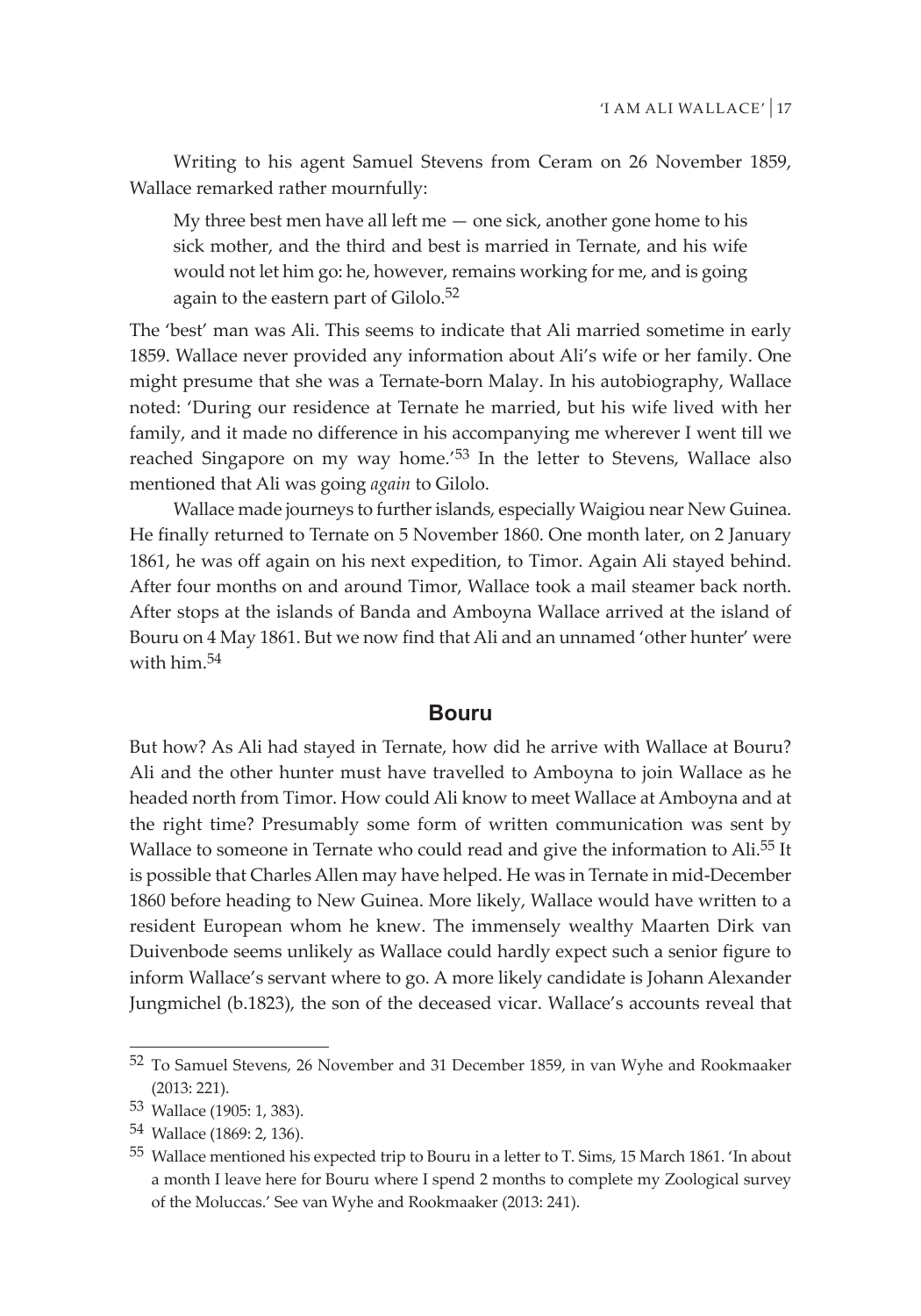Jungmichel was entrusted by Wallace to carry out financial transactions for him during his absence.<sup>56</sup>

Alternatively, Wallace may have arranged the meeting time and place with Ali before setting out for Timor. But it seems unlikely that Wallace was aware of the precise steamer he would take to Bouru five months in advance. The length of his stay at any one place was usually, but not always, related to how productive the locale proved to be. A locale that did not provide a good supply of specimens was soon abandoned. At any rate, Ali was back with Wallace after a year's absence. This gap has never been sufficiently noticed. Indeed, many commentators claim that Ali accompanied Wallace during his entire voyage after Sarawak.<sup>57</sup>

On 10 May Wallace sent Ali to a place called Pelah (Pela) to see if it was good collecting ground. Wallace recalled in the *Malay Archipelago*:

It became evident, therefore, that I must leave Cajeli for some better collecting ground, and finding a man who was going a few miles eastward

to a village on the coast where he said there were hills and forest, I sent my boy Ali with him to explore and report on the capabilities of the district. … by mid-day reached Cajeli, where I waited Ali's return to decide on my future movements. He came the following day, and gave a very bad account of Pelah, where he had been. There was a little brush and trees along the beach, and hills inland covered with high grass and cajuputi trees—my dread and abhorrence.<sup>58</sup>

On 15 June 1861 Ali went to a place called Telaya and returned the following day. He bagged a colourful new bird. Wallace recorded it emphatically in his notebook as 'Ali back. 1 Pitta!!!' (Fig. 8).<sup>59</sup> This is apparently the bird Wallace described in the *Malay Archipelago*.



**FIg. 8.** The Red-bellied Pitta (*Erythropitta rubrinucha*) from Bouru. Taken by Ali. (*Source*: elliot 1893–5)

<sup>56</sup> See Rookmaaker and van Wyhe (2012: 30).

<sup>57</sup> For example, Bastin (1986), Fichman (2004) and Fagan (2008).

<sup>58</sup> Wallace (1869: 2, 129–30). See *Notebook 5*, p. 45. Natural History Museum (London) Z MSS 89 O WAL.

<sup>59</sup> *Notebook 5*, p. 49. Natural History Museum (London) Z MSS 89 O WAL.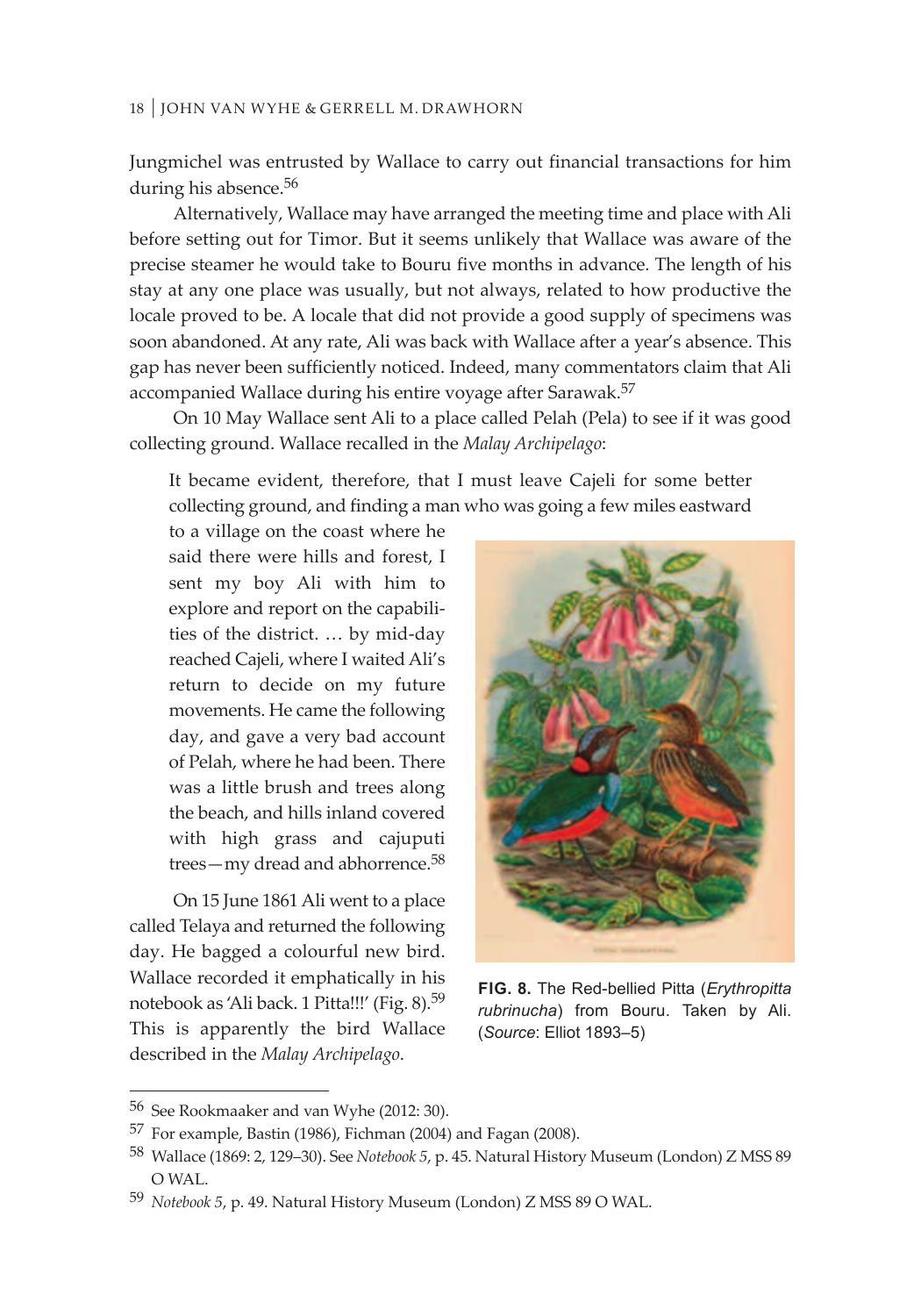#### 'I AM ALI WALLACE' | <sup>19</sup>

Soon after we had arrived at Waypoti, Ali had seen a beautiful little bird of the genus Pitta, which I was very, anxious to obtain, as in almost every island the species are different, and none were yet known from Bouru. He and my other hunter continued to see it two or three times a week, and to hear its peculiar note much oftener, but could never get a specimen, owing to its always frequenting the most dense thorny thickets, where only hasty glimpses of it could be obtained, and at so short a distance that it would be difficult to avoid blowing the bird to pieces.



**FIG. 9.** The Buru Dwarf-kingfisher (*Ceyx cajeli*) from Bouru. Likely taken by Ali. (*Source*: Wallace 1863)

Ali was very much annoyed that he could not get a specimen of this bird, in going after which he had already severely wounded his feet with thorns; and when we had only two days more to stay, he went of his own accord one evening to sleep at a little hut in the forest some miles off, in order to have a last try for it at daybreak, when many birds come out to feed, and are very intent on their morning meal. The next evening he brought me home two specimens, one with the head blown completely off, and otherwise too much injured to preserve, the other in very good order, and which I at once saw to be a new species, very like the Pitta celebensis, but ornamented with a square patch of bright red on the nape of the neck  $60$ 

This anecdote gives a glimpse of Ali's personality. He was ambitious to get this new bird and had risked his feet and even gone on his own account to try to secure one. Perhaps he also took pride in his skill and cunning as a hunter. Clearly he did not just work for money. He entered actively into the spirit of the expedition.

<sup>60</sup> Wallace (1862) elsewhere named them: 1. *Pitta rubrinucha*, new species, from Bouru. This is now recognized as a subspecies of the Red-bellied Pitta, *Pitta erythrogaster* Temminck, 1823, and the combination is *Pitta erythrogaster rubrinucha*. Thanks to Kees Rookmaaker.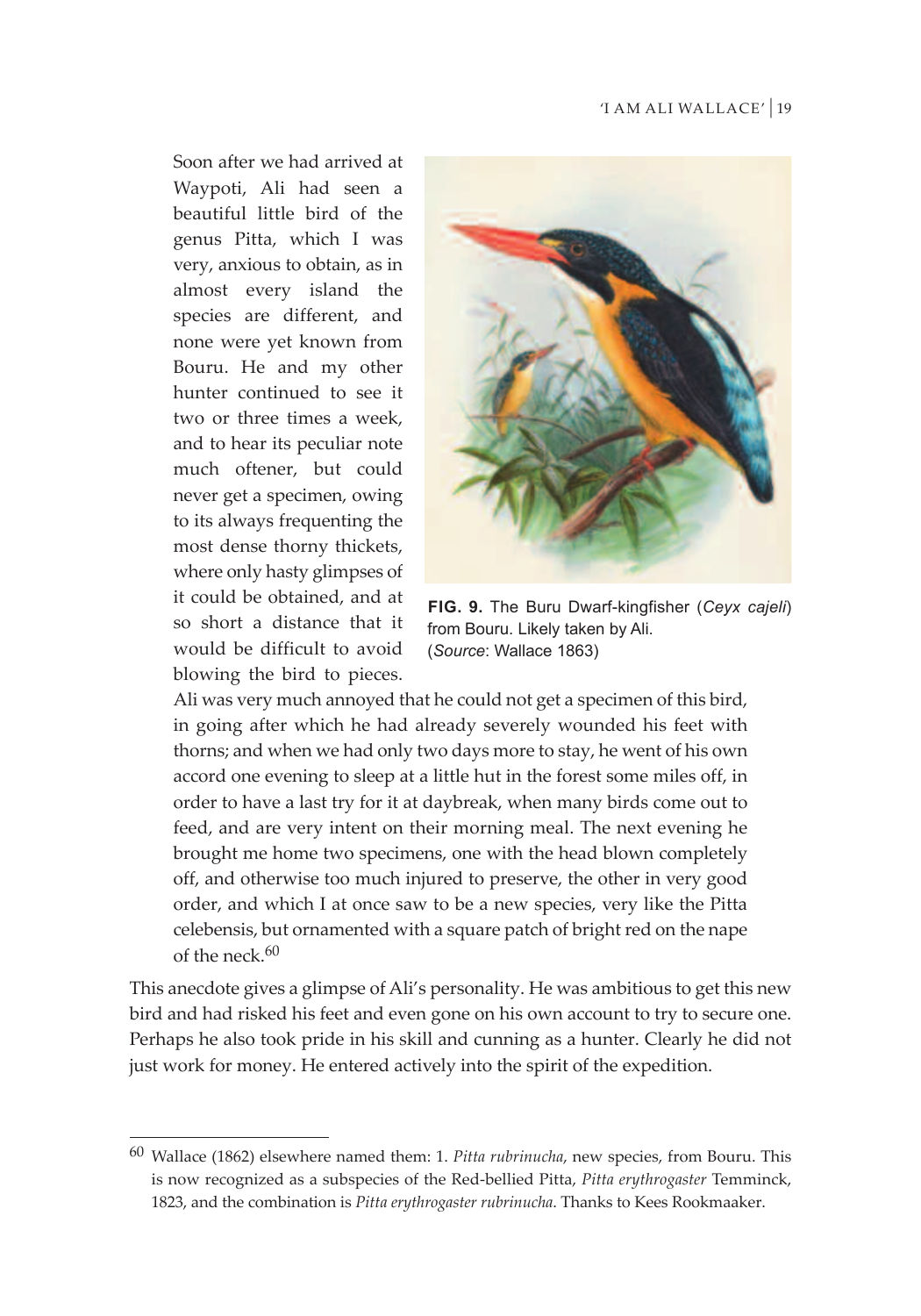

**FIg. 10.** The Black-tipped Monarch (*Monarcha loricatus*) from Bouru. Likely taken by Ali. (*Source*: Wallace 1863)



**FIg. 11.** The Rufous-necked Sparrowhawk (*Tachyspiza erythrauchen*) collected by Ali on Bouru. (*Source*: Wallace 1863)

# **Ali's Monster Snake**

Wallace might have enjoyed having Ali back with him. In Bouru he recorded more details of Ali's stories and behaviour than he had before.

One day my boy Ali came home with a story of a big snake. He was walking through some high grass, and stepped on something which he took for a small fallen tree, but it felt cold and yielding to his feet, and far to the right and left there was a waving and rustling of the herbage. He jumped back in affright and prepared to shoot, but could not get a good view of the creature, and it passed away, he said, like a tree being dragged along through the grass. As he had several times already shot large snakes, which he declared were all as nothing compared with this, I am inclined to believe it must really have been a monster.<sup>61</sup>

Wallace several times sent his 'men' to Cajeli for letters and to bring him some new shoes.62 Charles Allen landed at Bouru on 10 June to hand over his collections to Wallace and get instructions for his next destinations. Eleven days later, Wallace jotted in his notebook: 'Charles left'. They would never meet again.<sup>63</sup>

<sup>61</sup> Wallace (1869: 2, 132–3).

<sup>62</sup> van Wyhe (2013: 291).

<sup>63</sup> Rookmaaker and van Wyhe (2012).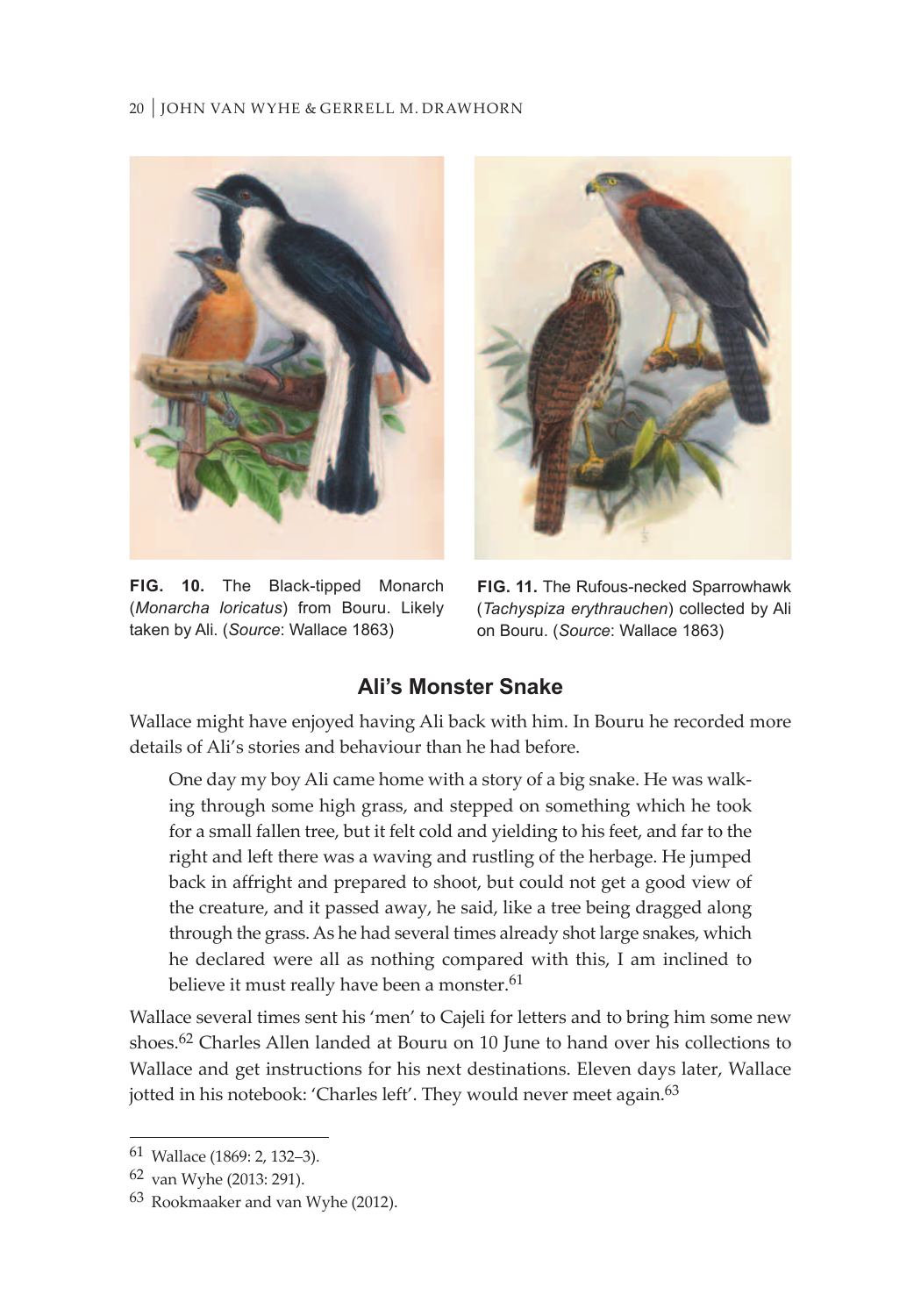

**FIg. 12.** A Crested Jay (*Platylophus galericulatus coronatus*). A bird skin probably prepared by Ali on Sumatra in November 1861. Now in the Netherlands Centre for Biodiversity Naturalis, Leiden.

# **On to Singapore**

Wallace and his team left Bouru on 3 July 1861 and took the monthly mail steamer which passed through Ternate on 6–7 July. It was the last time that Wallace and Ali would be at Ternate together. They continued with the steamer to Menado and Macassar before arriving on Java for more inland collecting trips, first from Surabaya on 16 July 1861, and in mid-September they arrived by steamer at the large Dutch capital of Batavia (Jakarta). On 8 November 1861 they arrived in Sumatra via Banka, again on a Dutch mail steamer. This would be Wallace and Ali's last collecting trip. They travelled upriver by boat to Palembang and then inland using the excellent Dutch roads as far as Lobo Ramen.

Returning to Palembang downriver by boat, they stopped at a place called Sungei Rotan on 7 January 1862 to repair the boat. According to the *Malay Archipelago*, while Wallace waited, he sent Ali and another hunter off to see what they could find. They returned with a large male Great Hornbill that they had found passing food to its mate through a narrow slit in a tree where the female and chick were walled in for safety. A local man later brought Wallace the female and chick and these are illustrated in the *Malay Archipelago*. 64

<sup>64</sup> There is a record of collecting a family of Greater Pied Hornbills (*Buceros bicornis*) in *Notebook 5*, p. 69 in late October or early November 1861. However, the locality mentioned in *The Malay Archipelago* as 'a village' is identified in *Notebook 5*, p. 81 as 'Sungei Rotan'. But the brief list of birds collected there on 7 January 1862 does not list *B. bicornis*. The only other *B. bicornis* recorded as collected in Sumatra was a male at Goembang (*Notebook 5*, p. 72), on 17 November 1861. That citation has a pencil addition indicating a female was perhaps collected as well, and provides their differentiating sexual characteristics 'iris blood red' and 'Iris white. orbits yellow white'.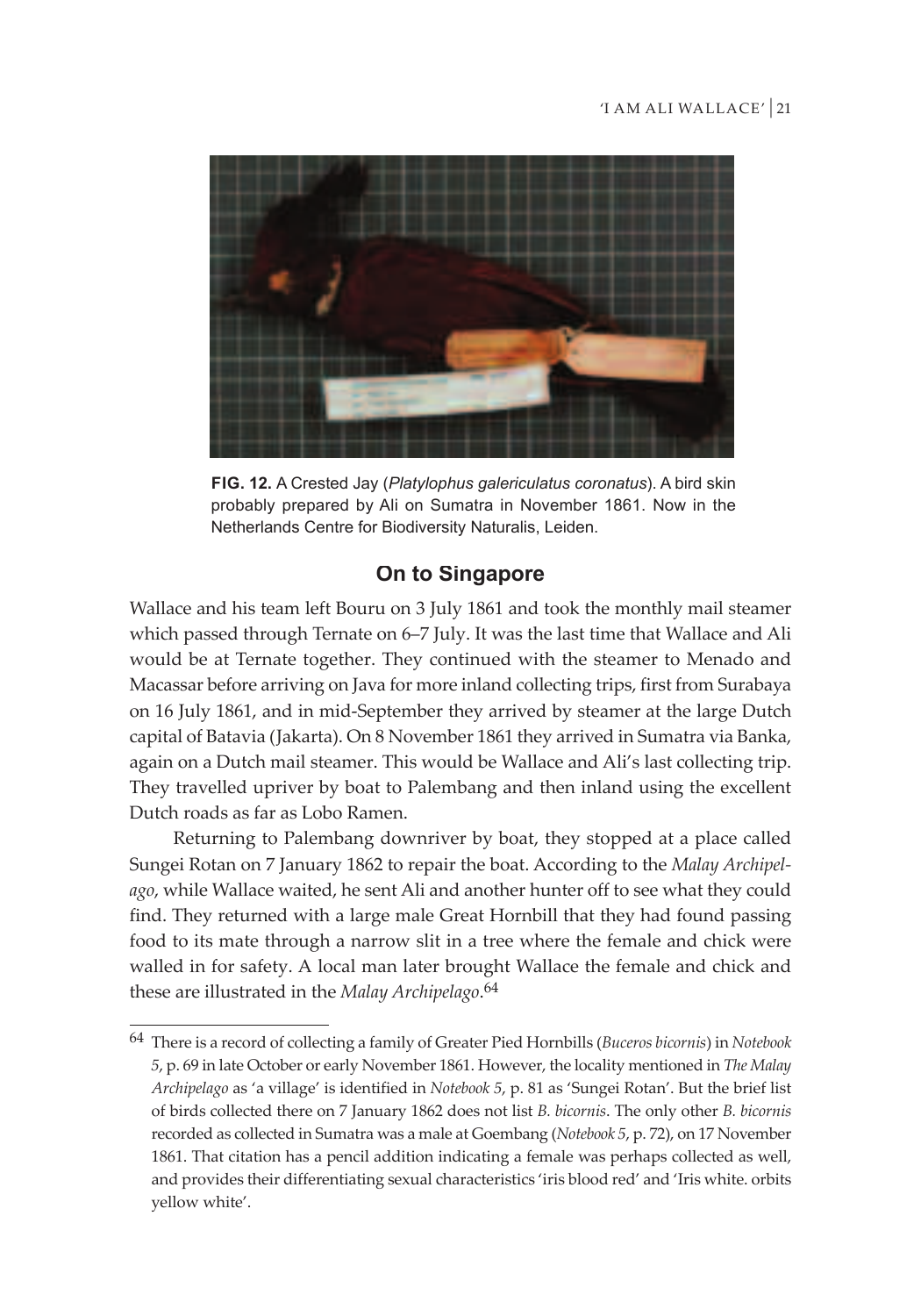Leaving Sumatra on 15 January 1862, they arrived back in Singapore on 18 January. Wallace prepared to return home. His friend Frederick Geach from East Timor was now in Singapore, so Wallace had a photograph taken of the two together. It is the only known photograph of Wallace in the East. In his autobiography Wallace recalled Ali at this final hour:

> On parting, besides a present in money, I gave him my two doublebarrelled guns and whatever ammunition I had, with a lot of surplus stores, tools, and sundries, which made him quite rich. He here, for the first time, adopted European clothes, which did not suit him nearly so well as his native dress, and thus clad a friend took a very good photograph of him. I therefore now present his likeness to my readers as that of the best native servant I ever had, and the faithful companion of almost all my journeyings among the islands of the far East.65 (Fig. 13)

There is no evidence that Wallace knew any photographers in Singapore. He did know the photographers Walter Woodbury and James Page who were based in Batavia. There were by then commercial photographers in Singapore who advertised in the *Straits Times*, such as T. Heritage, John Thomson, W. H. Honiss and O. Regnier. The original photograph of Ali still survives in the Wallace Collection at the Natural History Museum (London). It was later repro-



**FIg. 13.** 'My faithful Malay boy—Ali' (*Source*: Wallace 1905 Vol.1:382)



FIG. 14. Photograph of Ali in Natural History Museum WP/6/8/19. (*Source*: courtesy of the Natural History Museum (London))

duced, slightly cropped and edited, in Wallace's autobiography with the caption 'My faithful Malay boy $-Ali'.<sup>66</sup>$  The original photograph is reproduced here (Fig. 14),

<sup>65</sup> Wallace (1905: 1, 383).

 $66$  Ibid.: 382.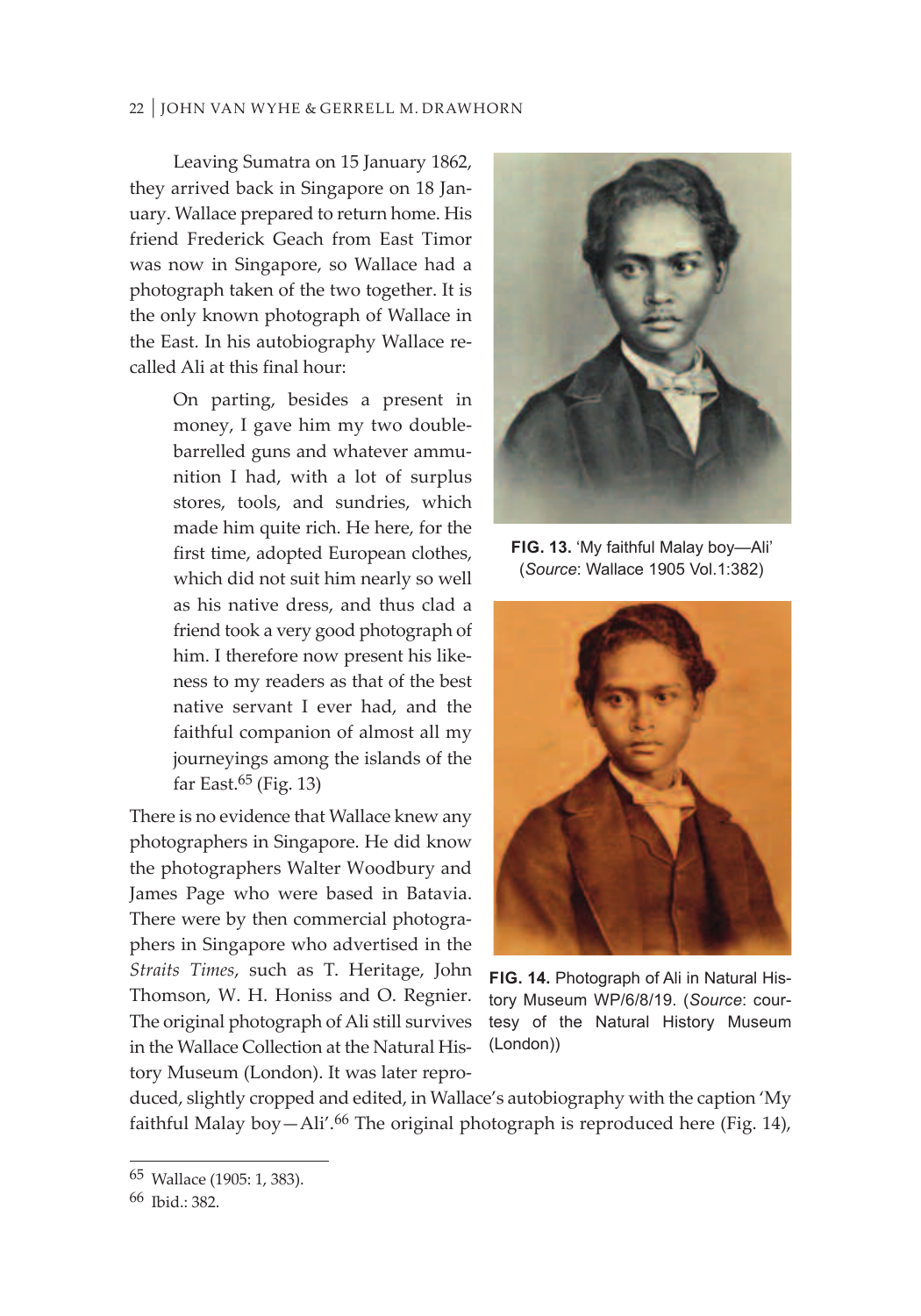perhaps for the first time, for comparison with the 1905 published version. On the back of the photograph Wallace wrote 'Ali — my Malay Boy'.

Wallace made other references to Malay assistants or Malays in general, some of which might well be based partly on Ali. For example, Wallace gave some generalizations about the characteristics of Malays in his 1865 article 'On the varieties of men in the Malay Archipelago':

[the Malay] is particularly sensitive to breaches of etiquette or any interference with the personal liberty of himself or another. As an example, I may mention that I have often found it very difficult to get one Malay servant to waken another. He will call as loud as he can, but will hardly touch much less shake his comrade. I have frequently had to waken a hard sleeper myself when on a land or sea journey.<sup>67</sup>

Another character sketch of Malays, although of course a composite of many people, may also reflect something of Ali.

In character the Malay is impassive, reserved, and bashful. His feelings of surprise, admiration, or fear are not readily manifested, and he has little appreciation of the sublime or beautiful. He is somewhat taciturn, is deliberate when he speaks; he but seldom laughs, nor does he openly express his gratitude for a favour. He revenges an insult more quickly than an injury. He is honest and trustworthy in many matters, but prides himself upon his capacity for lying. His intellect is but mediocre; he is deficient in the energy necessary to acquire knowledge, and his mind seems incapable of following out any more than the simplest combinations of ideas. He is quick in acquiring mechanical arts, and therefore makes a good servant for simple routine duties.<sup>68</sup>

There are other stories in Wallace's writings which only mention a vague 'my boy' or 'my boys' which could record Ali, but equally could record one of the other assistants. For example, on the sea voyage from Batchian to Ternate Wallace found a coiled snake in their cabin in the night. 'I cut him quietly across the back, holding him down while my boy with another knife crushed his head.<sup>'69</sup> Not every instance of events involving the 'boys' which did include Ali has been detailed here.

### **Ali The Collector**

For many years Wallace's impressive collecting total has been cited: 125,660 natural history specimens of insects, birds, reptiles, mammals and shells. There was a tendency to attribute this massive collection total solely to Wallace. It has recently been calculated that Charles Allen and his assistants collected about 40,000 of these.<sup>70</sup>

 $67$  Wallace (1865: 200). Ali's Aru quote is cited with slightly different words on p. 204.

<sup>68</sup> Wallace (1864).

<sup>69</sup> Wallace (1869: 2, 71).

<sup>70</sup> van Wyhe (2013: 308).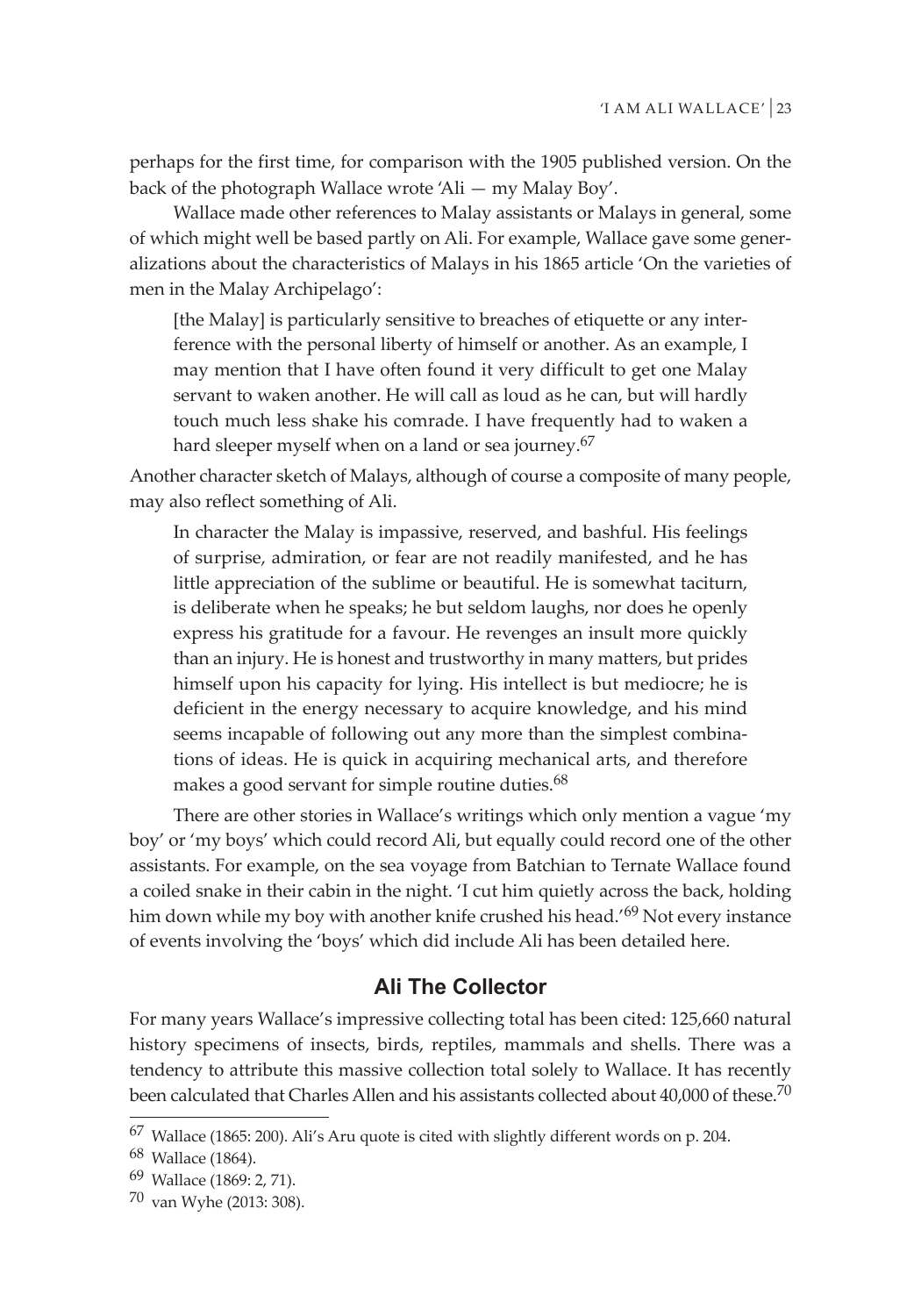Wallace's records make it impossible to know how many of his specimens were individually collected by Ali or any of the other assistants. In one instance, the expedition to Maba, East Gilolo, visited between the period Wallace sent his earlier collections back and Charles Allen's collections, we seem to have a locale where Ali was the main collector.

Since Ali worked far longer with Wallace than Allen or any other assistant, it is possible that his own total may also be in the tens of thousands. However, we can only be certain that Ali collected birds, which are a much smaller portion of the total collection: 8,050. Ali was not the sole hunter, but considering he worked for Wallace more than any of the others, about four years, and appears to have been particularly skilled and motivated, his collections must make up a large proportion.

At the least we can subtract an estimate of the number of birds taken by Allen and his assistants. Between 1860–2, Allen and his team collected 1,985 birds.<sup>71</sup> His Flores collection is not enumerated but, judging from the amount of money Wallace paid him, may have consisted of about another 300 birds. If Allen collected birds at about the same rate during his first phase of working for Wallace between April 1854 and January 1856, then we might speculate that Allen collected 2,900 of Wallace's total of 8,050. Thus Ali probably collected many of the remaining 5,150 birds.

In addition to all of the birds shot or procured by Ali, there must also be many hundreds, perhaps thousands, of bird skins in museums in the UK and Europe that were prepared by Ali. Although this work is 'unsigned', it remains an enduring legacy of his work. Perhaps some peculiarity of his style of preparing skins might one day be identified that would allow Ali's work to be distinguished from Wallace's other assistants.

### **Ali's Wages**

How much did Ali actually earn working for Wallace? Unfortunately, Ali's wages are not given in Wallace's surviving accounts. Wallace may have kept other accounts that are now lost. In his 1860–1 account for Charles Allen's independent collecting trip 'Expenses of Galela & Moro voyage' (Halmahera and Morotai Islands) Wallace added cryptically between the lines of other items: '? 20 R. too much Ali's wages'.<sup>72</sup>

The currency of the Dutch East Indies, and used by Wallace, was the *gulden* (in English, guilder). Before 1854 1 guilder equalled 120 doits, a value Wallace sometimes mentioned. After 1854 the currency was decimalized. Thereafter, 1 guilder was worth 100 cents. In his records and publications, Wallace used the terms guilder, florin (which were alternative names for the same thing) and rupee. The florin was abbreviated as f. Rupee was not a term used in the official Dutch monetary system; however, it was a widely used colloquial name for a guilder or florin.

<sup>71</sup> Rookmaaker and van Wyhe (2012).

<sup>72</sup> *Notebook 5*, p. 41. Natural History Museum (London) Z MSS 89 O WAL.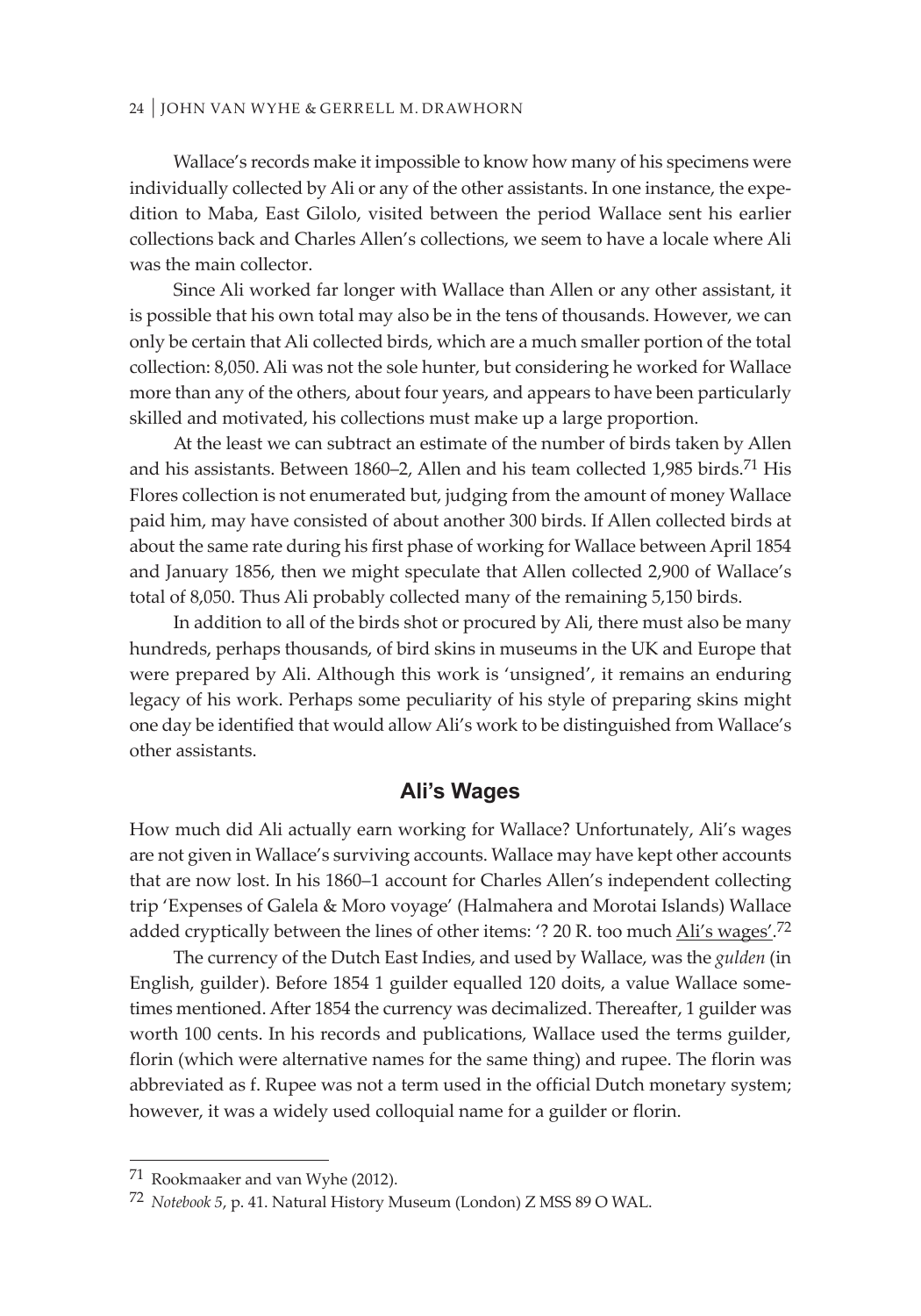There are a few other servants' wages given in Wallace's records. An Amboyna Christian named Theodorus Matakena received f.80 for 8 months, or f.10 per month.<sup>73</sup> Two unnamed shooters received f.9 per month. Others, such as Jemati, received f.8 per month. If we assume that the period covered by the 'Expenses of Galela & Moro voyage' accounts was about two months, then it appears that Ali's wages were also f.10 per month. One might have expected Ali, as Wallace's head man, to earn more. Perhaps there were other perks or privileges not reflected in these patchy accounts. Therefore, if Ali earned f.10 per month, at the 1859 rate of exchange, this would have been 5 Spanish [i.e. Singapore] dollars or 13*s*. 4*d*.

A few contemporary examples will help put this in perspective. The lowest order of native assistant in the Singapore Police Department, a peon second class, earned \$5 per month. Similarly, \$5 per month was the salary paid to privates in the native corps at Singapore.<sup>74</sup> The phrenologist T. W. Smith offered 'Charts of character, talents &c.' for \$5 each in Singapore in 1855.75 Wallace hired a boat for a month at Ternate in 1858 for f.5.76 In 1855 a 1-ounce letter from Singapore to London cost \$0.38.

When Allen returned to work for Wallace as a freelance collector in 1860, Wallace seems to have offered him \$10 a month (f.20) plus travelling expenses and payments according to the number and novelty of insects and birds collected.77 Allen's finances have been detailed as follows:

The financial accounts kept by Wallace in favour of Allen show that Wallace paid a total of 4480.64 guilders for specimens and 702.07 guilders for travel expenses, making a total of 5182.71 guilders in the account, this translates to about \$1800 or £500 at the time. To put this in context, Wallace (on 14 February 1864) advised Lyell that a (British) mining engineer in Borneo at the time would expect to be paid about £65 monthly.78

Assuming that Ali earned f.10 per month as a collector, and less as a servant and cook at first, he might have earned about f.450 or  $£45$  working for Wallace during his voyage. This does not include his final gifts and payments from Wallace in Singapore. Although this is one possible interpretation of what Ali might have earned, it is important to emphasize how conjectural these figures must be given the paucity of evidence.

<sup>73</sup> *Notebook 5*, p. 31. Natural History Museum (London) Z MSS 89 O WAL.

<sup>74</sup> Guthrie (1861: 24).

<sup>75</sup> *Straits Times*, 4 December 1855, p. 4.

<sup>76</sup> Wallace (1869: 2, 24).

<sup>77</sup> *Notebook 2/3*, opposite back cover; *Notebook 5*, pp. 30–1, 36–7, 40–1. Natural History Museum (London) Z MSS 89 O WAL.

<sup>78</sup> Rookmaaker and van Wyhe (2012: 32–3).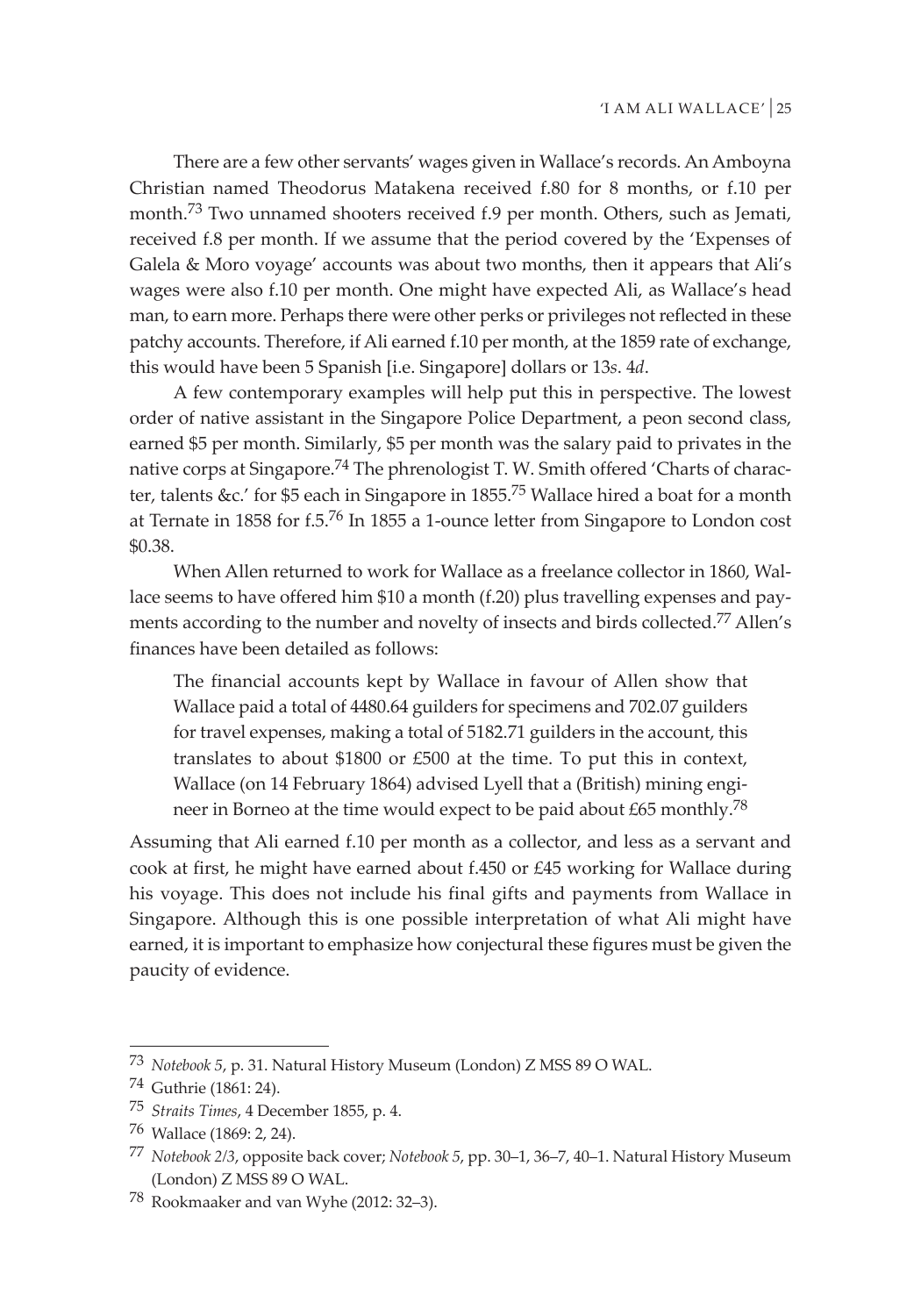# **Ali after Wallace**

And here the record of Ali comes to an end, almost. Remarkably, Ali was recorded 45 years later during a 1907 visit to Ternate by the American zoologist Thomas Barbour, who consulted Ali as a knowledgeable authority on regional fauna. 'I showed a Ceram specimen of *L. muelleri* to many intelligent natives of Ternate, including indeed Ali, the faithful companion of Wallace during his many journeys, now an old man, and all agreed that they had not seen such a lizard before.<sup>'79</sup>

In 1921 Barbour mentioned Ali in more detail:

On the day of my walk to the Ternate lake an old Malay spoke to me; he had long forgotten his English, but he tapped his chest, drew himself up and told me he was Ali Wallace. No lover of 'The Malay Archipelago' but remembers Ali who was Wallace's young companion on many a hazardous journey. After my return a letter from Mr. Wallace speaks of his envy of my having so recently met his old associate.<sup>80</sup>

Wallace never mentions that Ali spoke English, so Barbour's recollection, although interesting, is inconclusive.

In his 1943 memoir, Barbour again recollected meeting Ali:

Here came a real thrill, for I was stopped in the street one day as my wife and I were preparing to climb up to the Crater Lake. With us were Ah Woo with his butterfly net, Indit and Bandoung, our well-trained Javanese collectors, with shotguns, cloth bags, and a vasculum for carrying the birds. We were stopped by a wizened old Malay man. I can see him now, with a faded blue fez on his head. He said, 'I am Ali Wallace'. I knew at once that there stood before me Wallace's faithful companion of many years, the boy who not only helped him collect but nursed him when he was sick. We took his photograph and sent it to Wallace when we got home. He wrote me a delightful letter acknowledging it and reminiscing over the time when Ali had saved his life, nursing him through a terrific attack of malaria. This letter I have managed to lose, to my eternal chagrin.81

A 1908 letter from Wallace to Barbour survives in the Harvard University Archives.<sup>82</sup> In it Wallace briefly thanks Barbour for his letter informing him of meeting Mr van Duivenbode and Ali on Ternate. However, Wallace indicates that he was sent a photo of Dorey natives and regrets not receiving a photo of Ali instead. So

<sup>79</sup> Barbour (1912: 39).

<sup>80</sup> Barbour (1921: 43).

<sup>81</sup> Barbour (1943: 42).

<sup>82</sup> Wallace to Barbour, 21 February 1908, WCP 4257.4369 in Beccaloni (2013).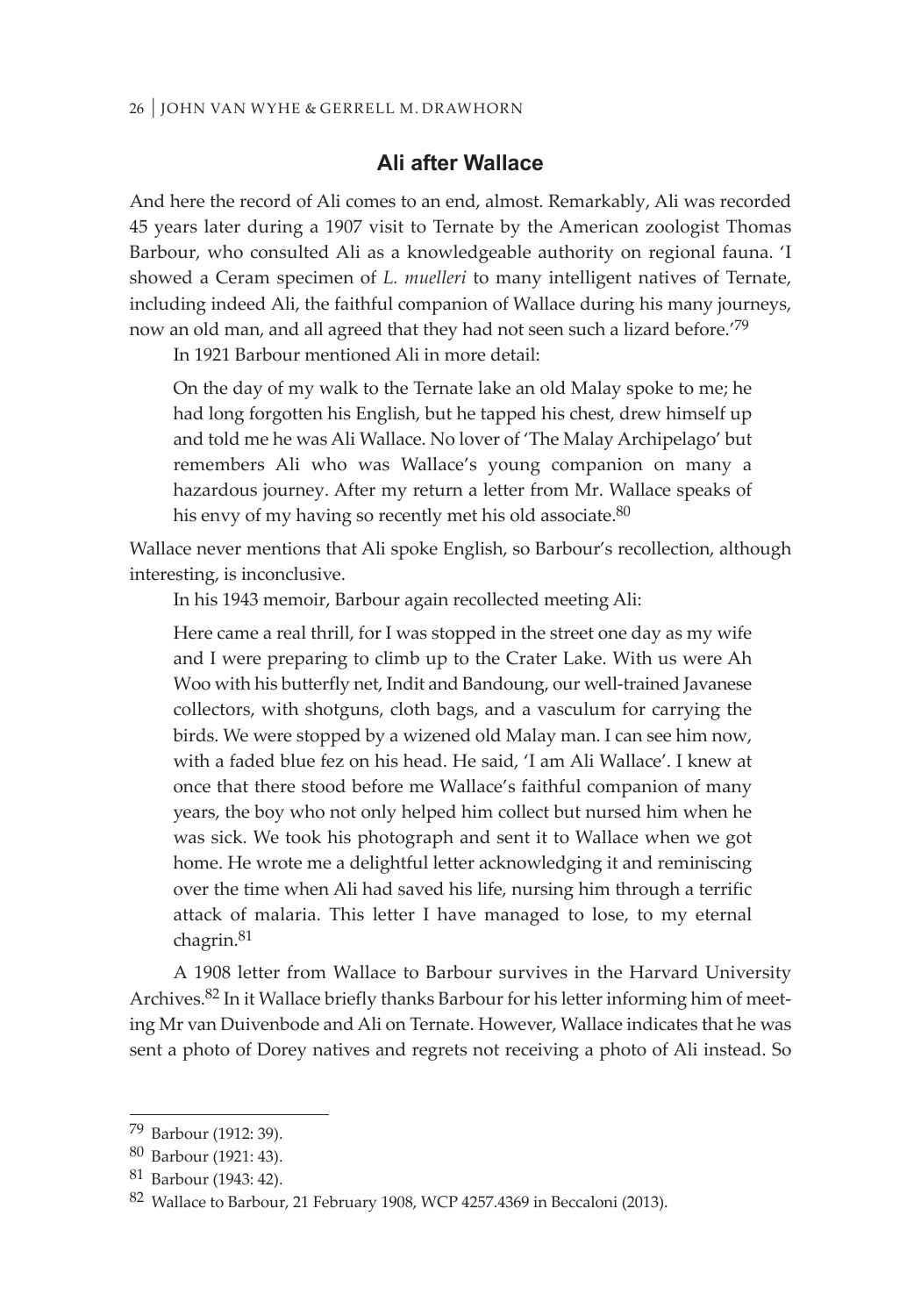Barbour's recollection in 1943 might have been mistaken. Barbour's mention of Ali saving Wallace's life is found nowhere in Wallace's writings.

As the attributed quotation 'I am Ali Wallace' is also from memory; even though essentially the same as that given by Barbour in 1921, it may not be entirely accurate. It is unclear if Ali said this in English or Malay or that these were his exact words. It therefore cannot be taken for granted that he had adopted Wallace as his surname, as has sometimes been assumed.<sup>83</sup> Indeed, Malays do not use surnames, but patrinomials such as Ali bin Mohamed. Ali may merely have meant 'I am Ali who was with Wallace' or 'I'm Wallace's Ali'. Equally it may be a mis-translation from the Malay by Barbour or his assistants. But it is impossible to know for sure.

It makes sense that Ali would return to Ternate where his wife lived. Presumably the parting payment and gifts from Wallace were more than sufficient to get Ali back to Ternate from Singapore. We can only speculate on whether he visited Sarawak on his way or how—or when—he made his way to Ternate. Nothing else is known of his subsequent life, if he had children or if any of his descendants survive. He may, for example, have done further collecting work with the guns and equipment given to him by Wallace in 1862. In 2013 van Wyhe visited Ternate and searched in vain for old Muslim graves of the early 20th century. The creep of modern houses seems to have obliterated all traces of earlier graves. Speaking to local people, showing his photograph and enquiries at the Sultan's Palace were similarly fruitless.

### **Conclusion**

Wallace's praise of Ali has often been quoted. But it is all the more remarkable if we realize the surprising number of assistants Wallace employed in the archipelago. The surviving evidence reveals well over 100 men worked for Wallace during his voyage, as



**FIg. 15.** 'Man from Ternate, dressed in hunting costume'; photograph by Woodbury & Page, *c*.1870. (Courtesy of KITLV/Royal Netherlands Institute of Southeast Asian and Caribbean Studies). While there is no indication that the man in this photograph is Ali, if he did continue to work as a hunter, this is how he might have looked by 1870.

<sup>83</sup> Camerini (1996).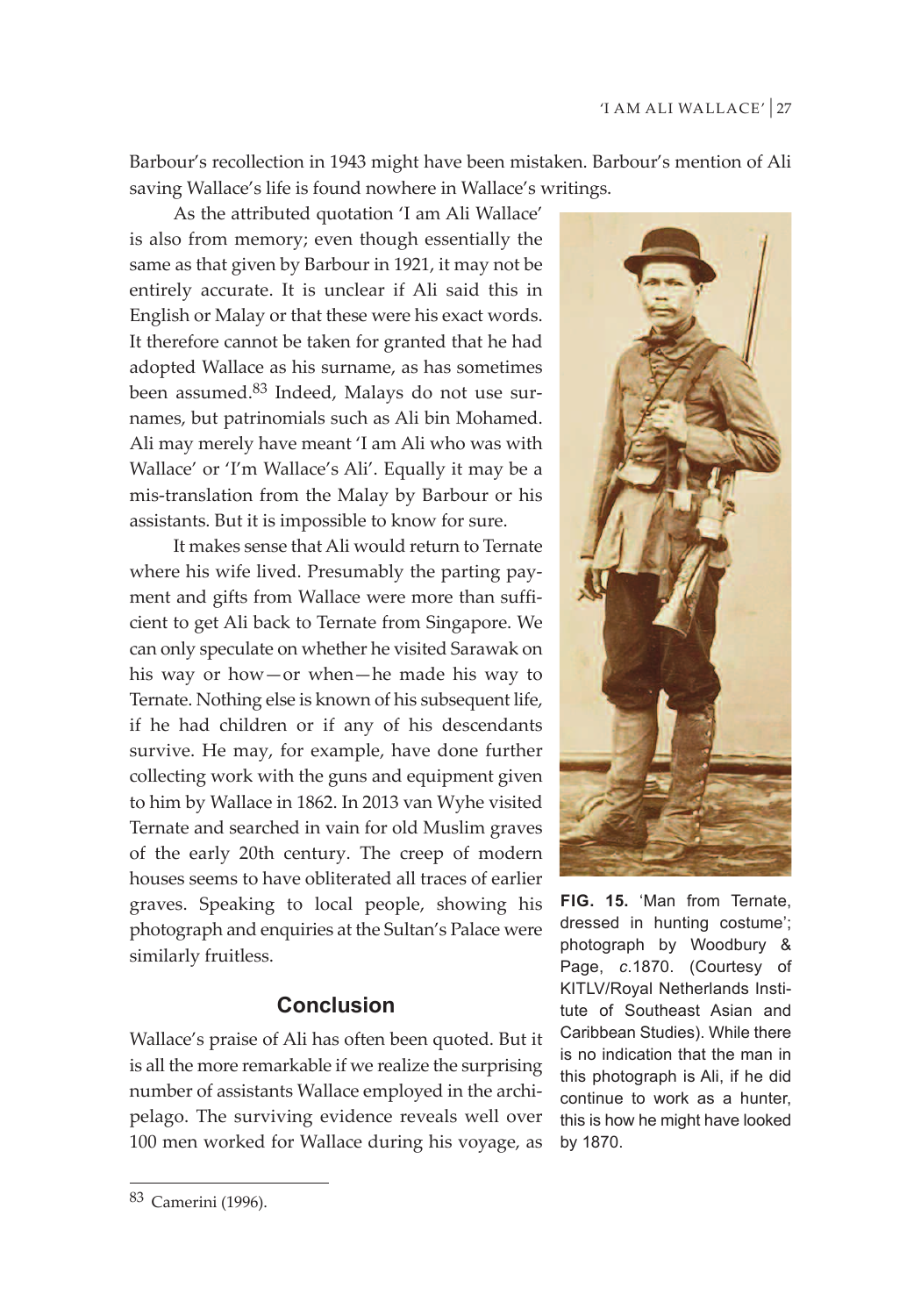assistants, guides, porters, cooks and boat crews. More than thirty men were paid collecting assistants. Ali was clearly a particularly intelligent, likeable, trustworthy and competent young man. He made significant new discoveries for Wallace, helped him to learn the Malay language, taught new assistants their duties, and much else. Wallace's results during his expedition and his scientific writings that resulted would have been very much poorer were it not for the assistance of Ali.

Ali was not always a collecting assistant, but first a cook and general servant whose abilities gradually saw him change into a hunter and collecting assistant and, finally, to Wallace's trusted head man. Ali was not with Wallace for the entire expedition after Sarawak. A significant percentage of Wallace's impressive tally of 125,660 natural history specimens must have been collected by Ali, perhaps even the majority of the birds. Ali remains a shadowy figure, but no doubt further research will bring more to light. Wallace could not have achieved what he did without his 'faithful companion', Ali.

### **Acknowledgements**

We are very grateful to Kees Rookmaaker, Gabriel David, George Quinn, Judith Magee, Polly Winsor and Tim Barnard for important assistance. We are grateful for the comments of the two referees of this manuscript.

### **References**

- Barbour, T. (1912), 'A contribution to the zoögeography of the East Indian islands', *Memoirs of the Museum of Comparative Zoölogy at Harvard College*, 44/1: 1–204.
- ––––––– (1921), 'Aquatic skincs and arboreal monitors', *Copeia*, 97 (31 Aug.): 42–4.
- ––––––– (1943), *Naturalist at Large*, Boston: Little, Brown and Company.
- Bastin, J. (1986), Introduction to Wallace, *The Malay Archipelago*. Oxford: Oxford University Press.
- Beccaloni, G. (ed.) (2013–), *Wallace Letters Online* (http://www.nhm.ac.uk/wallace lettersonline).
- Brackman, A. (1980), *A Delicate Arrangement: The Strange Case of Charles Darwin and Alfred Russel Wallace*, New York: Times Books.
- Bunbury, C. J. F. (1906), *Life of Sir Charles J.F. Bunbury*, London: Murray, 2 vols.
- Camerini, J. (1996), 'Wallace in the field', *Osiris*, 2nd series: 44–65.
- d'Orbigny, C. (1849), *Dictionnaire Universel d'Histoire Naturelle*, Paris, A. Pilon.
- Elliot, D. G. (1893–95), *A Monograph of the Pittidæ, or Family of Ant-thrushes*, London: Quaritch.
- Fagan, M. B. (2008), 'Theory and practice in the field: Wallace's work in natural history (1844-1858)', in C. H. Smith and G. Beccaloni (eds), *Natural Selection and Beyond*, Oxford: Oxford University Press, pp. 66–90.
- Fichman, M. (2004), *An Elusive Victorian: The Evolution of Alfred Russel Wallace*, Chicago: Chicago University Press.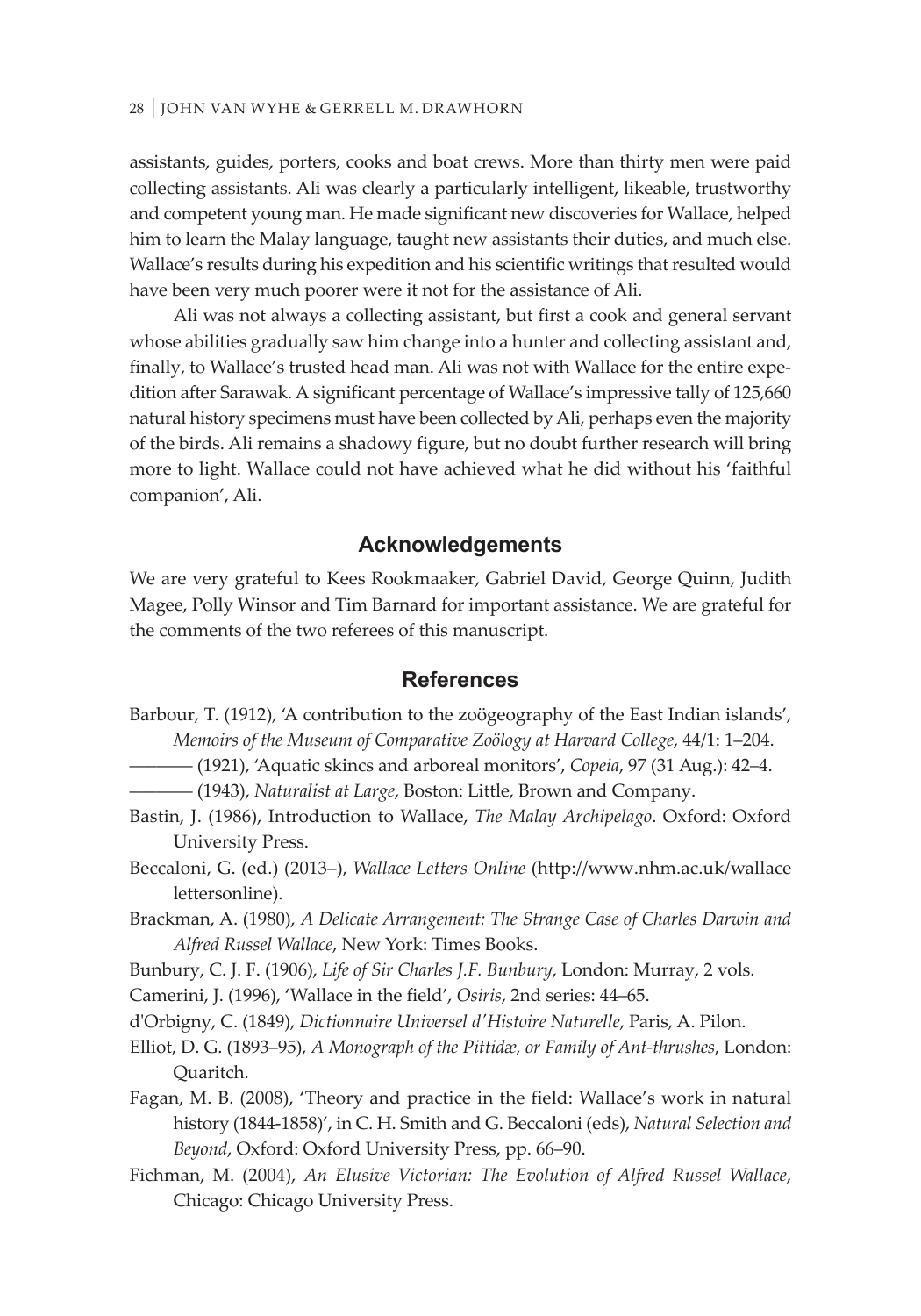Gould, J. (1869), *The Birds of Australia, Supplement*, London: Taylor and Francis.

- Griffith, W. (1847), *Journals of Travels in Assam, Burma, Bootan, Afghanistan and the Neighbouring Countries,* Calcutta: Bishop's College Press.
- Guthrie, A. (1861), *The British Possessions in the Straits of Malacca*, London.
- King, v. T. (1993), *The Peoples of Borneo,* Oxford: Blackwell.
- Kingston, W. H. G. (1871), *In the Eastern Seas; or The Regions of the Bird of Paradise: A Tale for Boys*, London: Nelson.
- Low, H. (1848), *Sarawak, Its Inhabitants and Productions*, London: Richard Bentley.
- McDougall, H. (1854), *Letters from Sarawak*, London: Grant & Griffith.
- Rookmaaker, Kees and Wyhe, John van (2012), 'In Wallace's shadow: the forgotten assistant of Alfred Russel Wallace, Charles Allen', *Journal of the Malaysian Branch of the Royal Asiatic Society*, 85/2: 17–54.
- Sharpe, R. B. (1891–8), *Monograph of the Paradiseidæ; or Birds of Paradise and Ptilonorhynchidæ, or Bower-Birds*, London: Henry Sotheran.
- Thomson, J. T. (1865), *Some Glimpses into Life in the Far East*, London: Richardson.
- Wallace, A. R. (1862), 'Descriptions of three new species of Pitta from the Moluccas', *Proceedings of the Zoological Society of London*, 24 June: 187–8.
	- $-$  (1863), 'List of birds collected in the island of Bouru (one of the Moluccas), with descriptions of the new species', *Proceedings of the Zoological Society of London*, 13 January: 18–36, pls. 4–6.
	- ––––––– (1864), 'On the varieties of men in the Malay Archipelago', *Report of the British Association for the Advancement of Science*, 33/2 (Sections): 147–8.
	- ––––––– (1865), 'On the varieties of man in the Malay Archipelago', *Transactions of the Ethnological Society of London*, 3: 196–215.
	- ––––––– (1869), *The Malay Archipelago: The Land of the Orang-utan, and the Bird of Paradise, a Narrative of Travel, with Studies of Man and Nature*, London: Macmillan and Co. 2 vols. [abbreviated: MA]
	- ––––––– (1905), *My Life: A Record of Events and Opinions*, London: Chapman & Hall, 2 vols. [abbreviated: ML]
- Westerman, G. F. (1850), Beschrijving van drie weinig bekende soorten van het geslacht Pitta. *Bijdragen tot de Dierkunde* 6: 45–8, pls. 1–3.
- Wyhe, John van (2013), *Dispelling the Darkness: Voyage in the Malay Archipelago and the Discovery of Evolution by Wallace and Darwin,* Singapore: World Scientific.
	- ––––––– (ed.) (2015), *The Annotated Malay Archipelago*, Singapore: NUS Press.
- Wyhe, John van and Rookmaaker, K. (2012), 'A new theory to explain the receipt of Wallace's Ternate Essay by Darwin in 1858', *Biological Journal of the Linnean Society*, 105/1: 249–52.
	- ––––––– (2013), *Alfred Russel Wallace: Letters from the Malay Archipelago,* Oxford: Oxford University Press.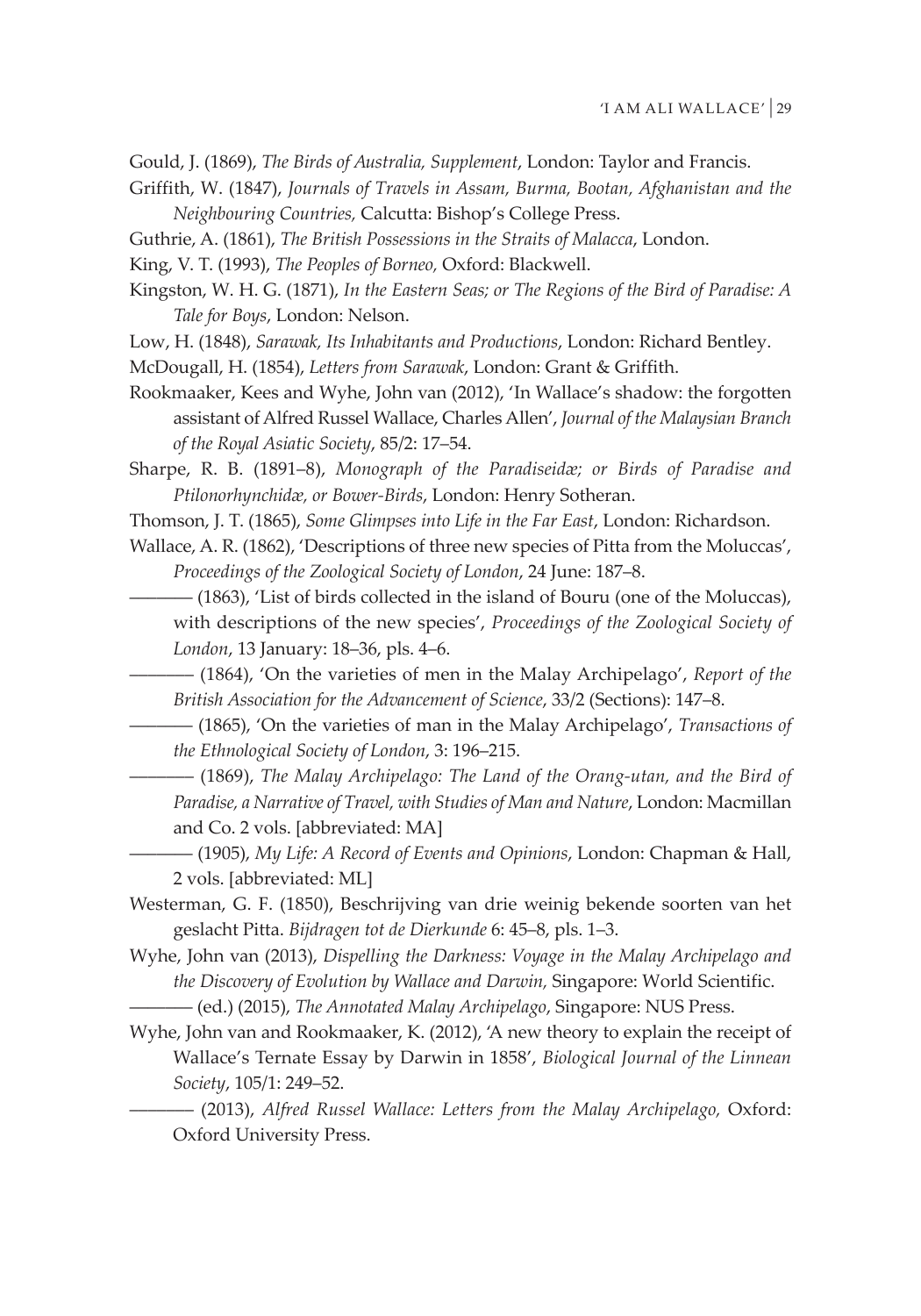# **Ali's Itinerary 1855–1862**

Ali's itinerary is largely identical to Wallace's from December 1855–November 1859. In this list, Ali's trips away from Wallace are noted even if on the same island. Where Ali's itinerary differs from Wallace this is indicated with \*. For Wallace's itinerary, see van Wyhe and Rookmaaker (2013) or van Wyhe (2015).

| Dec. 1855-10 Feb. 1856            | Sarawak, Borneo                           |
|-----------------------------------|-------------------------------------------|
| 17 Feb.-23 May 1856               | Singapore                                 |
| 13-15 Jun. 1856                   | Baly (Bali)                               |
| 17 Jun.-30 Aug. 1856              | Lombock (Lombok)                          |
| 2 Sept. - 18 Dec. 1856            | Macassar (Makassar, South Sulawesi)*      |
| c.11 September-8 November 1857    | Wallace to Maros*                         |
| 31 Dec. 1856–7 Jan. 1857          | Ké (Kai)                                  |
| 8 Jan.-2 Jul. 1857                | Aru Islands: Wamar, Wokam, Maikoor        |
| 11 Jul.-15 Oct. 1857              | Macassar (Makassar, South Sulawesi)       |
| 15-20 Oct. 1857                   | Kaisa islands (Sulawesi)                  |
| 20 Oct.–19 Nov. 1857              | Macassar (Makassar, South Sulawesi)       |
| 24-26 Nov. 1857                   | Coupang, Timor                            |
| 28–29 Nov. 1857                   | Banda (Banda Besar)                       |
| 30 Nov. 1857-4 Jan. 1858          | Amboyna (Ambon)                           |
| 8 Jan.-c.19 Feb. 1858             | Ternate                                   |
| c.19 Feb.-1 Mar. 1858             | Gilolo (Halmahera)                        |
| 1–25 Mar. 1858                    | Ternate                                   |
| 26 Mar. 1858                      | Makian (Machian)                          |
| 28 Mar. 1858                      | Ganeh, Gilolo (Gani, South Halmahera)     |
| 11 Apr. 1858                      | Mansinam, New Guinea                      |
| 11 Apr.–29 Jul. 1858              | Dorey, New Guinea (Manokwari, Irian Jaya) |
| 26 May-14 June 1858               | Amberbaki, New Guinea*                    |
| 15 Aug.-13 Sept. 1858             | Ternate                                   |
| 14 Sept.-1 Oct. 1858              | Gilolo (Halmahera)                        |
| 2–9 Oct. 1858                     | Ternate                                   |
| 9-10 Oct. 1858                    | Tidore                                    |
| 10-11 Oct. 1858                   | Mare                                      |
| 11 Oct. 1858                      | Motir (Moti)                              |
| 11-12 Oct. 1858                   | Makian (Machian)                          |
| 13-20 Oct. 1858                   | Kaióa Islands                             |
| 21-30 Oct. 1858                   | Batchian (Bacan)*                         |
| 30 Oct. 1858                      | Ali to Ternate*                           |
| 20 Apr. 1859                      | Wallace returns Ternate*                  |
| 1 May 1859                        | Wallace departs Ternate*                  |
| before 25 Sept. 1859 c.2-3 months | Eastern Gilolo*                           |